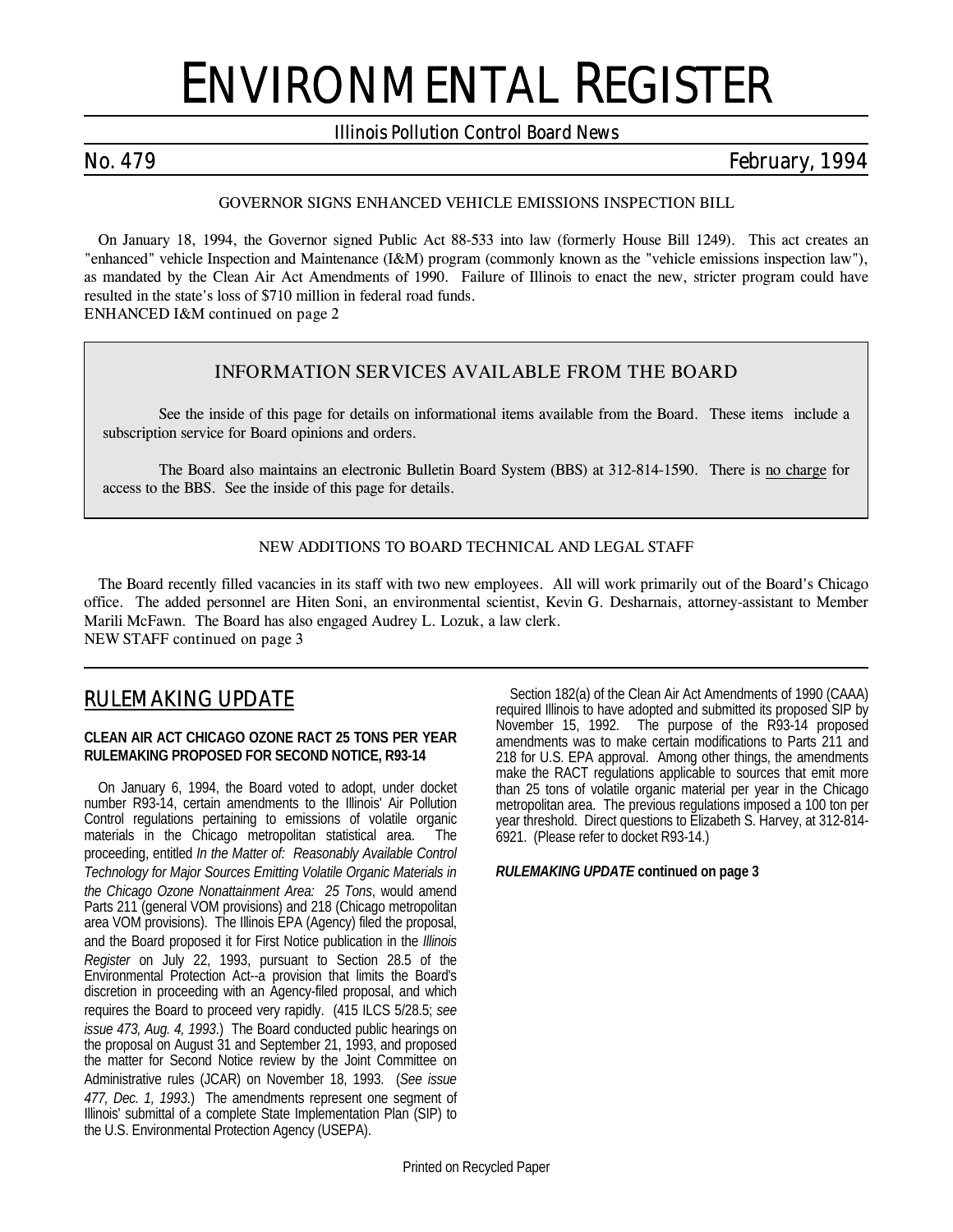### **ENVIRONMENTAL INFORMATION SERVICES AVAILABLE FROM THE BOARD**

**The Board has the following information available:**

**POLLUTION CONTROL BOARD ELECTRONIC BULLETIN BOARD SYSTEM (BBS).** The Pollution Control Board operates an electronic BBS at 312-814-1590. The BBS is available 24 hours a day, 7 days a week, to anyone with access to a computer and a modem - there is no charge for access to the BBS. The best communications settings are 8 data bits (or data length 8), no parity (or parity = none) and 1 stop bit, i.e.,  $8-N-1$ . The best terminal emulation is ANSI-BBS or just ANSI. The BBS contains Board Agendas, Environmental Registers, Annual Reports, and various documents about the Board. You may download these documents to your computer. For additional information contact Don Brown at the Board Offices 312-814-3461.

**SUBSCRIPTION SERVICE OF BOARD OPINIONS AND ORDERS.** The subscription service comprises all the Opinions and Orders issued by the Pollution Control Board in a fiscal year (July 1 through June 30). The Board meets approximately twice monthly in order to issue Opinions and Orders. Usually no later than the end of each month, a volume is issued containing the Opinions and Orders of the Board from the preceding month.

**HARD COPIES OF BOARD OPINIONS AND ORDERS FOR FISCAL YEAR 1993** (July 1, 1992 through June 30, 1993) **ARE AVAILABLE FOR IMMEDIATE DELIVERY.** The cost is \$350.00 per set.

Two formats are offered starting July 1 of last year (FY93): a hard paper copy for \$350.00 per year and an electronic version for \$275.00 per year. The electronic version will consist of Opinions and Orders in the WordPerfect 5.1 format on either 3.5" or 5.25" inch diskettes. The electronic format will allow for word searches and other useful tools provided by the WordPerfect software.

When ordering, please specify the choice of either the hard copy or electronic version. If ordering the electronic version, please specify 3.5" or 5.25" diskettes.

#### **SUBSCRIPTION SERVICE FOR BOARD OPINIONS AND ORDERS**

Enclosed is a check in the amount of **and made payable to the Illinois Pollution Control Board for the** subscription service to the Board's opinions and orders.

(FY92 available in hard copy only). Address\_\_\_\_\_\_\_\_\_\_\_\_\_\_\_\_\_\_\_\_\_\_\_\_\_\_\_\_\_\_\_\_\_\_\_\_\_\_\_\_\_\_\_\_\_\_\_\_

City/State/Zip **Example 2018** Hard Copy

Hard Copy Cost per FY: \$350.00 Electronic Copy Electronic Copy Cost for FY93: \$275.00

Please send to:(5.25" 1.2 MB or 3.5" 1.44 MB) Joseph D'Alessandro Illinois Pollution Control Board 100 W. Randolph St., Ste. 11-500 Chicago, IL 60601

Name The Contract of the Contract of the Contract of the Contract of the Contract of the Contract of the Contract of the Contract of the Contract of the Contract of the Contract of the Contract of the Contract of the Contr

Disk Size\_\_\_\_\_\_\_\_\_\_\_\_\_\_\_\_\_\_\_\_\_\_\_\_\_\_

#### *ENHANCED I&M* **continued from page 1**

The new I&M program provisions expand the two geographic areas of Illinois in which vehicle owners were previously required to have their cars periodically tested for ozone harmful exhaust emissions (the northeastern metropolitan Chicago region and the bi-state Metro East St.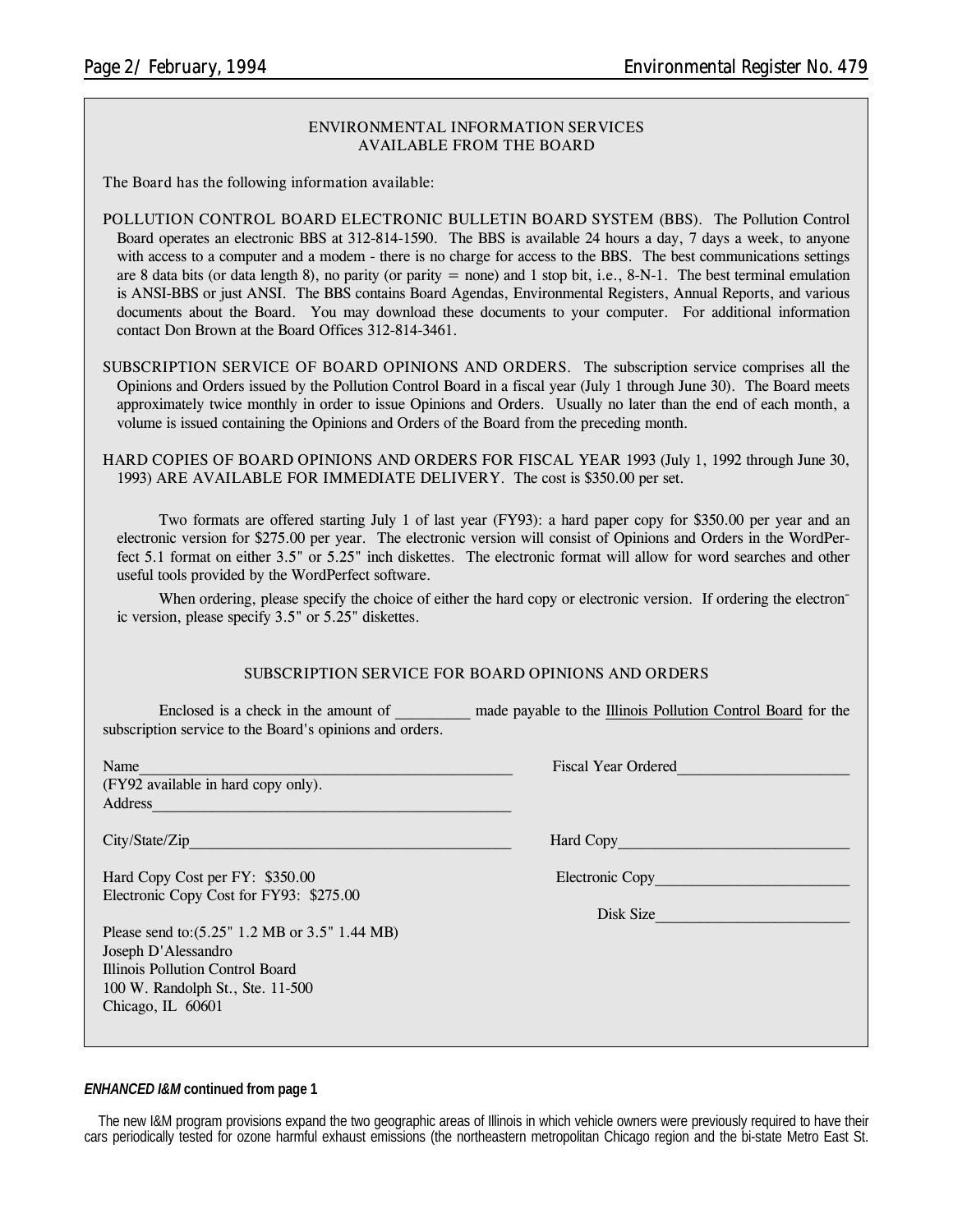Louis area). The new I&M provisions also replace the old "tailpipe test" and tamper check with a much more comprehensive treadmill device that will test the vehicle for greater variety of exhaust emissions under a number of different operating conditions. Finally, the new I&M program makes permanent a pilot program begun last year by the IEPA commonly known as "Cash for Clunkers". Under that program employers may receive credit for purchasing older, more polluting cars from their employees for scrap.

With regard to Board rulemaking, P.A. 88-533 will require the Board to adopt identical-in-substance rules to implement the new I&M testing program within 120 days of receiving proposed rules from the Agency. It will also require the Board to adopt rules for the implementation of the Agency's Cash for Clunkers program within 180 days of when the time the Agency submits a proposal for such rules.

#### *NEW STAFF* **continued from page 1**

Mr. Soni is a candidate for a M.S. in Environmental Engineering from the Illinois Institute of Technology. He received his B.S. in Chemistry from that institution. His research thesis concerned anaerobic secondary treatment of industrial wastewaters using higher vascular plants. Prior to joining the Board in November, 1993, Mr. Soni worked for the Illinois EPA, Office of Pollution Prevention, providing technical assistance to industry in hazardous waste reduction techniques, developing an in-house training program for Agency inspectors and permit writers, and supervising engineering interns. Prior to his employment with the Illinois EPA, he designed and optimized a hybrid biofilter for tertiary wastewater treatment as a consulting engineer for a major manufacturer located in Illinois. While attending school, Mr. Soni was an engineering intern sponsored by the Illinois EPA, working on a waste minimization project at that major manufacturer's facility.

Mr. Desharnais started working for the Board on February 1, 1994. He received his J.D., with a certificate in environmental studies, from the Pace University School of Law in 1992. He received his B.S. in Natural Resources from Cornell University in 1988. He is admitted to practice law in Illinois, New Jersey, and New York. As a law student, Mr. Desharnais was the Articles Editor of the Environmental Law Review; participated in the National Environmental Negotiation Competition, the Pace Environmental Litigation Clinic, and the Center for Environmental Legal Studies Energy Project; held a judicial clerkship in New York; and held various temporary jobs with Chicago law firms. He formerly worked as a field manager for Citizens for a Better Environment and as a Canvasser for Clean Water Action.

Ms. Lozuk recently completed course work for her Masters of Studies in Environmental Policy Law from the Vermont Law School, and she anticipates receiving her J.D, with a certificate in environmental and energy law, from the Illinois Institute of Technology, Chicago-Kent School of Law in June, 1994. She received her B.A. in Economics from the University of Illinois at Urbana-Champaign in 1988, having also completed a one-year intensive studies program in economics at the University of Bath, England. While attending law school, Ms. Lozuk worked as a law clerk for the Illinois EPA, and the Illinois Attorney General. Prior to entering law school, Ms. Lozuk was a law clerk for a nationwide title insurance company and a foods buyer for the Hawaiian outlets of a major national restaurant chain.

The Board and staff warmly welcome these new colleagues.

#### *RULEMAKING UPDATE* **continued from page 1**

#### **REPEAL OF STAGE II VAPOR RECOVERY PROPOSED FOR SECOND NOTICE FOR THE METRO-EAST AREA, R93-28**

On January 20, 1994, the Board proposed the repeal of the Stage II vapor recovery rules that presently apply in the metropolitan East St. Louis statistical area (Madison, Monroe, and St. Clair Counties in Illinois) for Second Notice review by the Joint Committee on Administrative Rules (JCAR). The Stage II rules require gasoline dispensers (primarily gasoline service stations) to install and maintain equipment to control the release of gasoline vapors while dispensing fuel. The rules are a part of the reasonably available control technology (RACT) regulations for the control of ground-level ozone formation in the Metro East non-attainment area.

The Illinois EPA (Agency) filed a proposal on October 21, 1993 for the repeal of these regulations. The Agency indicated that the U.S. EPA intends to promulgate regulations requiring on-board vehicle controls for gasoline vapor recovery systems. This federal action, which will possibly obviate the need for controls at the dispensing facility, are anticipated by the end of January, 1994. The Board granted an Agency motion for expedited decision on October 21, 1993 (*issue 476, Nov. 3, 1993*) and proposed the repeal for First Notice on November 4, 1993 (*issue 477, Dec 1, 1993*), contingent on the appearance of the new U.S. EPA on-board vehicle controls, so that no time is lost in the repeal of the Stage II rules if they prove no longer necessary for the Metro East area. The Board will be free to adopt the proposed amendments after it receives a Certificate of No Objection from JCAR or when the 45-day period for JCAR review has passed, whichever comes first.

The Board adopted the Stage II regulations on August 13, 1992, in docket R91-30. (*Issue 456, Sept. 2, 1992.*) In docket R93-10, the Board adopted an emergency rule on petition from the Agency that had the effect of delaying a May 1, 1993 effective date until October 15. In that proceeding, the Agency indicated its intent to file for a repeal of the regulations. (*Issue 471, June 16, 1993.*) The proposed repeal would not affect the similar Stage II vapor recovery rules that presently apply in the Chicago metropolitan area. Direct questions to Michelle C. Dresdow, at 815-753-0947. (Please refer to docket R93-28.)

#### **CLEAN AIR ACT AIR PERMIT APPEAL PROCEDURE PROPOSAL ADOPTED FOR SECOND NOTICE, R93-24**

On January 20, 1994 the Board proposed certain amendments for Second Notice review by the Joint Committee on Administrative Rules (JCAR). The proceeding, docketed as R93-24 and entitled *In the Matter of: Amendments to the Rules for Clean Air Act Permit Appeals and Hearings Pursuant to Specific Rules 35 Ill. Adm. Code Parts 105 and 106*, would amend the Board's procedural rules as they apply to permits sought under the federal Clean Air Act Amendments of 1990 (CAAA). Specifically, the proceeding would amend the procedural rules pertaining to air permit appeals before the Board.

The Agency filed the proposal that initiated this proceeding on September 14, 1993, and the Board accepted it on September 26, 1993 First Notice publication in the *Illinois Register*. *(See issue 475, Oct. 6, 1993.)* The Board conducted public hearings on the proposal on November 8 and December 8, 1993, in Springfield. The Board cancelled a third hearing scheduled for December 22,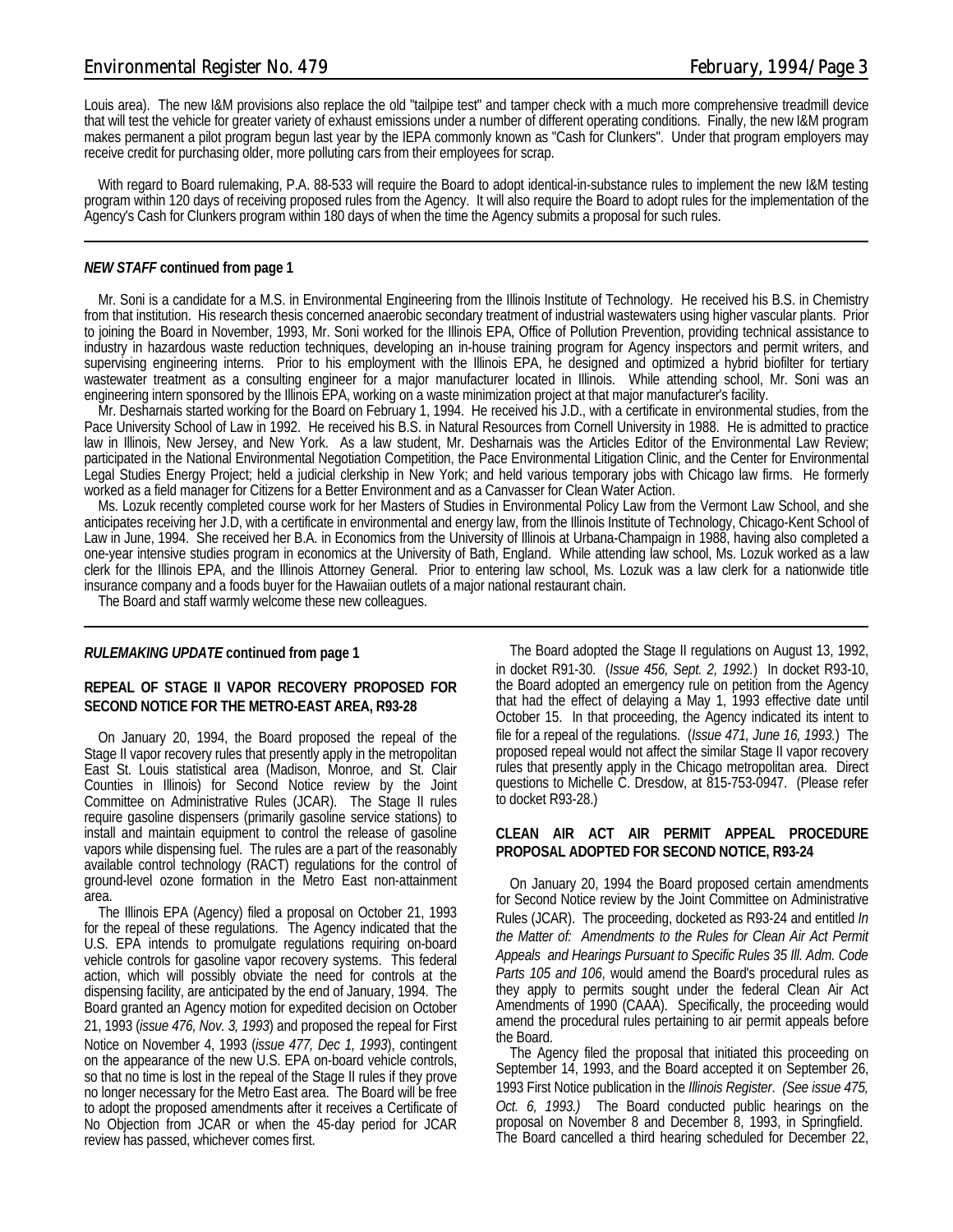1993 because the Agency did not request the additional day pursuant to the Act. The Agency filed the proposal pursuant to Section 28.5 of the Environmental Protection Act. (415 ILCS 5/28.5.) The proposal represents one segment of Illinois' submittal of a complete State Implementation Plan (SIP) to the U.S. Environmental Protection Agency (U.S. EPA).

Section 182(a) of the Clean Air Act Amendments of 1990 (CAAA) required Illinois to have adopted and submitted its proposed SIP by November 15, 1992. The purpose of the R93-24 proposal is to make certain modifications to Parts 105 and 106 of the Board's procedural rules for U.S. EPA approval. Among other amendments, the proposed amendments would require the Agency to provide notice of a permit denial to the U.S. EPA, the permit applicant, "any person who participated in the public comment process", and "any other person who could obtain judicial review under Sections 40.2 and 41 of the Act . . .". These persons would also have a right to obtain Board review of an Agency permit decision or its failure to take action on the permit application within certain prescribed times. The proposed amendments would add certain requirements for petitions for CAAA permit review and set forth other procedural requirements.

Section 28.5 requires the Board to proceed within set time-frames toward the adoption of the proposed amendments. The Board lacks any discretion under the statute to adjust these time-frames under any circumstances. The Board will be free to adopt the proposed amendments after it receives a Certificate of No Objection from JCAR or when the 45-day period for JCAR review has passed, whichever comes first. Direct questions to Marie E. Tipsord, at 312- 814-4925 or 618-498-9802, for additional information. (Please refer to docket R93-24.)

#### **PM10 CONTINGENCY MEASURE AMENDMENTS PROPOSED FOR FIRST NOTICE, SET FOR HEARINGS, R93-30**

On January 6, 1993, the Board proposed amendments to the  $PM_{10}$  regulations to establish contingency rules for additional reductions in emissions in the areas of the state designated as moderate nonattainment by U.S. EPA, in the event U.S. EPA finds that the area has failed to achieve compliance by December 31, 1994. Those areas are McCook and Lake Calumet Townships in Cook County, Granite City in Madison County, and a portion of Oglesby Township in LaSalle County. The Board proposed the amendments without review of their merits, as required by the statute.

The Agency filed the new Clean Air Act (CAA) rulemaking proposal for amendments on December 30, 1993 pursuant to the "fast-track" rulemaking provisions of Section 28.5 of the Environmental Protection Act. As previously reported (*see issue 478, Jan., 1994*), Section 28.5 requires the Board to proceed within set time-frames toward the adoption of the proposed amendments. The Board lacks any discretion under the statute to adjust these time-frames under any circumstances.

The statute requires the Board to schedule three hearing dates in this matter, each for a prescribed purpose. These hearings are presently scheduled as follows:

Tuesday, February 22, 1994, 10:30 a.m. James R. Thompson Center 100 West Randolph Street, Room 9-040 Chicago, Illinois

Tuesday, March 22, 1994, 10:30 a.m. James R. Thompson Center 100 West Randolph Street, Room 9-040 Chicago, Illinois

Tuesday, April 5, 1994, 10:30 a.m. James R. Thompson Center 100 West Randolph Street, Room 2-025 Chicago, Illinois

The first day of hearing, February 22, is reserved for presentation by the Agency and questions of Agency witnesses. The second scheduled day of hearing, March 22, if it occurs, is reserved for presentation by affected entities and all other interested persons. The third scheduled day of hearing, April 5, if it occurs, is reserved for any Agency response and responses of other parties. The hearings will be continued from day to day, as necessary, until all business is completed. However, the second and third hearing dates are subject to cancellation if the level of public interest and participation so warrant. Direct questions to Elizabeth M. Harvey, at 312-814-6921. (Please refer to docket R93-30.).

#### **LANDSCAPE WASTE COMPOST FACILITIES PROPOSAL ACCEPTED, R93-29**

On January 20, 1994, the Board formally accepted a proposal filed December 30, 1993 by the Agency. The Board found that the proposal, docketed as R93-29, met the informational requirements for rulemaking petitions set forth in the Board's procedural rules. The proposal would have the Board establish performance standards for landscape compost facilities and testing procedures and standards for end-product compost derived from landscape waste and offered for sale or use in Illinois.

This proceeding is one of three mandated by the Act. Section 22.33 requires that the Agency proposed standards for composting landscape wastes on or before January 1, 1994, and that the Board adopt such standards by December 1, 1994. Sections 22.34 and 22.35 set forth similar mandates relating to composting organic waste and mixed municipal waste, and Section 22.35. The R93-29 proposal addresses only the Section 22.33 mandate. Direct questions to Kevin G. Desharnais, at 312-814-6929. (Please refer to docket R93-29.)

#### **DEADLINE EXTENDED FOR RCRA SUBTITLE C HAZARDOUS WASTE UPDATE, R93-16**

On January 20, 1994, the Board entered an order that has the effect of extending the deadline in R93-16, the current RCRA Subtitle C hazardous waste update. The update docket includes federal actions that occurred during the period July 1 through December 31, 1994. The statutory due date, dictated by the date of the first U.S. EPA amendments in the update period, was February 16, 1994. The order found that delay was necessary due to the size and complexity of the prior update docket, R93-4, and due to changes in the composition of the Board and the resulting reassignment of the present update. The Board adopted a proposal for public comment on December 16, 1993. *(See issue 478, Jan., 1994.)* It anticipated voting on adoption of the amendments at its regularly-scheduled meeting of March 3 or 17, 1994. Direct questions to Michael J. McCambridge, at 312-814-6924. (Please refer to docket R93-16.)

#### **COMMENTS INVITED ON REMANDED SITE-SPECIFIC RULEMAKING, R81-19**

On January 20, 1994, the Board requested public comments to update the record in R81-19, a site-specific rulemaking proceeding involving wastewater discharges of Citizens Utilities Company into the Lily Cache Creek. The Third District remanded the proceeding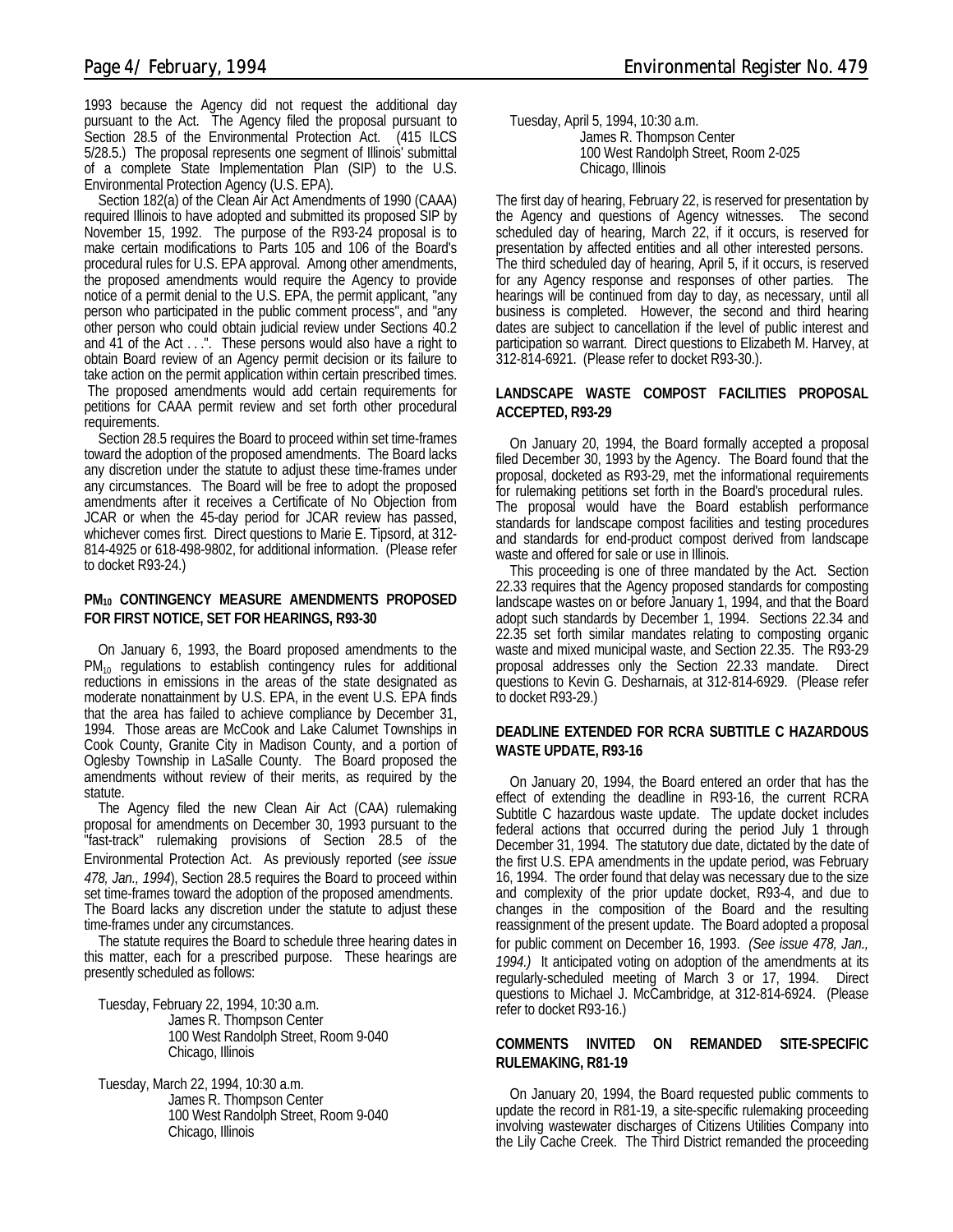in *Citizens Utilities Co. v. PCB* (3d Dist. 1991), 216 Ill. App. 3d 629, 576 N.E.2d 415. In inviting comments to update the record, the Board noted that merit hearings were held in 1981 and 1982, and economic impact hearings in 1986. The Board ordered that all comments must be received by February 25, 1994. Direct questions to Musette H. Vogel, at 217-524-8509. (Please refer to docket R81-19.)

#### **RCRA SUBTITLE D LANDFILL AMENDMENTS UPDATE DISMISSED, R93-22**

On January 6, 1994, the Board dismissed the routine update docket for the Illinois RCRA Subtitle D program, R93-22. This docket was reserved for federal amendments to the RCRA Subtitle D non-hazardous waste (municipal solid waste) landfill regulations that occurred during the period from January 1 through June 30, 1993. During that period, U.S. EPA amended its non-hazardous solid waste landfill regulations once, on February 19, 1993. Those amendments involved the federal sewage sludge management program, and U.S. EPA promulgated them pursuant to the Clean Water Act, and not under Subtitle D of the Resource Conservation and Recovery Act. Therefore, the Board concluded that no action was necessary and dismissed the docket. Direct questions to Marie E. Tipsord, at 312-814-4925 or 618-498-9803. (Please refer to docket R93-22.)

## *APPELLATE UPDATE*

#### **THIRD DISTRICT AFFIRMS BOARD DETERMINA-TION THAT ALLEGED VIOLATIONS OF THE ACT WERE AN IMPROPER BASIS FOR PERMIT DENIAL**

In *IEPA v. PCB*, No. 3-93-0144 (Nov. 30, 1993), the Third District Appellate Court affirmed a Board determination that the Agency had improperly denied permits on the basis of alleged violations. This permit appeal, heard before the Board as *ESG Watts v. IEPA* (Oct. 29, 1992), PCB 92-54, involved a landfill facility located in Rock Island County. The facility filed applications for authorization to receive seven special waste streams, which the Agency denied. On appeal before the Board, the Agency's permit inspector testified that he had recommended denial of the authorizations due to unresolved alleged violations at the facility, including an imminent enforcement action contemplated by the Agency. The Board determined that the Agency had denied the requested permits due to the alleged violations and concluded that this alone was an improper basis for permit denial. The Board held that permit denial was an improper substitute for enforcement action.

On appeal, the Board highlighted that the permit process and enforcement procedures are distinct under the Act. The appellate court agreed. It reviewed the record before the Board and concluded that "the Board properly drew the inference that the Agency improperly used the permit denial process as a substitute for enforcement procedure". The court held that the Board's decision was not against the manifest weight of the evidence.

**THIRD DISTRICT AFFIRMS WHITESIDE COUNTY**

#### **SITING APPROVAL**

In a January 13, 1994 opinion, the Third District Appellate Court affirmed the Board's affirmance of siting approval for a new regional pollution control facility in Whiteside County. *Citizens Against Regional Landfill v. PCB*, No. 3-93-0410 (Jan. 13, 1994). In so doing, the court concluded that procedures used by the county board were not unfair because the hearing officer had a conflict of interest, the challengers' discovery rights were not unduly restricted, the Board did not err in not reviewing certain segments of deposition transcripts, and the Board did not err in imposing sanctions on counsel for the challengers.

In March, 1992, Waste Management of Illinois, Inc. entered into a contract with the Whiteside County Board in which the parties agreed to the apportionment of costs associated with Waste Management seeking local siting approval for a new regional pollution control facility. The county hired an attorney it retains for environmental matters to negotiate the contract. The contract provided that Waste Management would pay half the County's legal costs incurred in the siting approval process, but that the contract did not "impede or compromise the county's decisionmaking responsibilities and duties" in the process. In April, 1992, Waste Management filed a request with Whiteside County for siting approval for a landfill. The county conducted hearings in July, 1992, hiring the attorney who had negotiated the contract to act as the hearing officer. In September, 1992, Whiteside County rendered its decision, granting siting approval, and paid the attorney for his services a short time later.

The Citizens Against Regional Landfill appealed the county board's decision to the Board. Among other things, the Citizens argued that the decision was against the manifest weight of the evidence on eight of the nine criteria of Section 39.2 of the Environmental Protection Act. The Citizens also argued that the county had denied it fundamental fairness because the hearing officer had a conflict of interest, in that he had negotiated the contract with Waste Management and was paid by funds forwarded by Waste Management after the approval was granted.

In Citizens Against Regional Landfill v. County Board of Whiteside County (PCB 92-156), the Board voted 5-0 to affirm Whiteside County's siting approval. The county's hearing officer represented the county before the Board. During the proceedings before the Board, the challengers sought to depose counsel for the county about the circumstances surrounding his payment for acting as hearing officer. The Board allowed the deposition, but authorized its hearing officer to limit the questioning. Later, in setting a briefing schedule, the hearing officer ordered that the record would be limited to segments of the record approved by him. Counsel for the challengers submitted a brief which included references to portions of the deposition expressly excluded from the record. Counsel for the county subsequently filed portions of the challengers' brief and requested sanctions from the Board.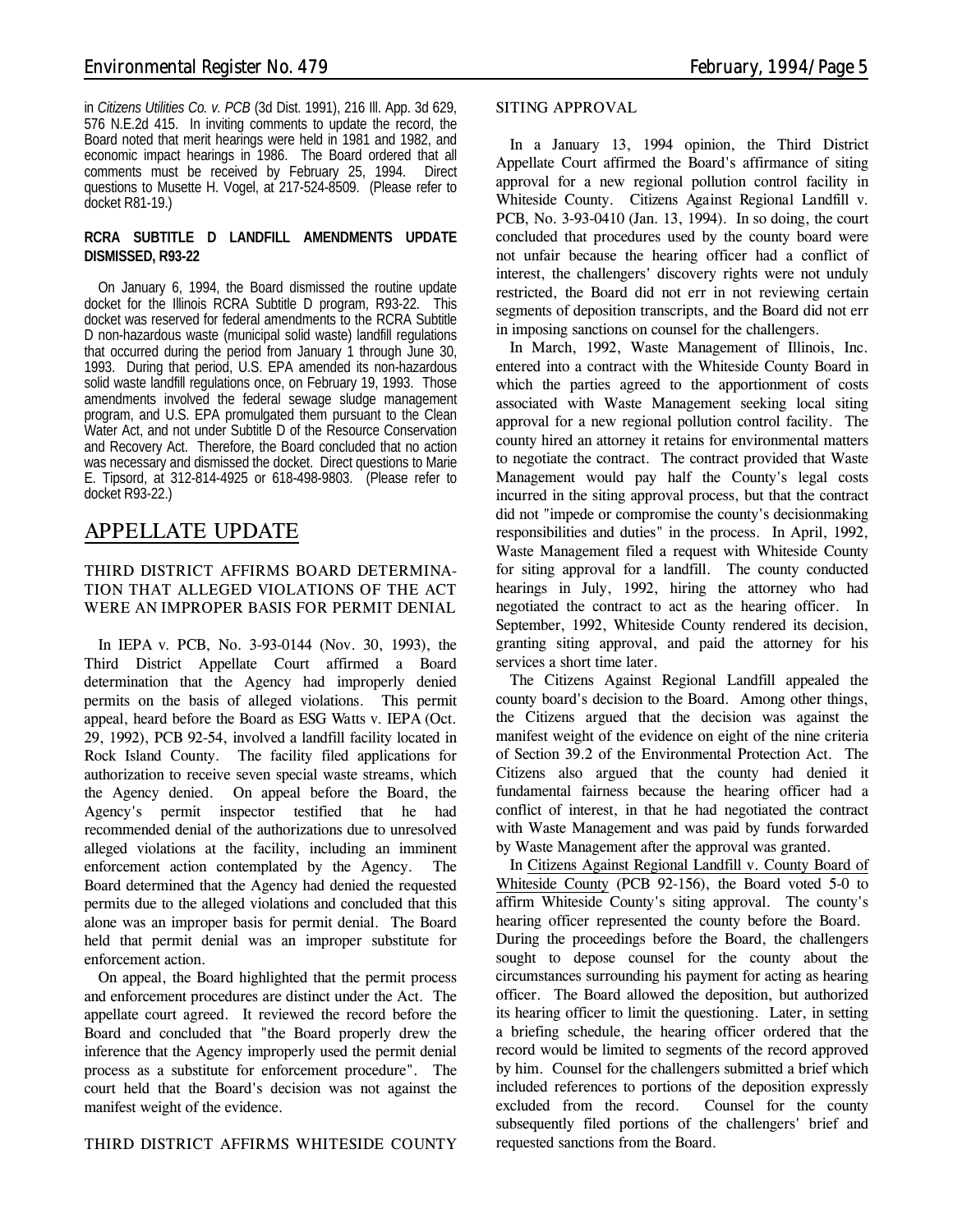On February 25, 1993, in affirming the county board's decision, the Board concluded that the record showed that the hearings conducted by the county were fundamentally fair. The Board did not find sufficient evidence in the record of conflict of interest or bias on the part of the hearing officer. The Board also found that the manifest weight of the evidence supported the county's finding for each of the eight challenged of the nine statutory criteria. (*See issue 466, Mar. 10, 1993.*) On March 11, 1993, by a separate order, the Board imposed sanctions on the challengers' attorney for his references to the excluded portions of the deposition transcript in his brief. (*See issue 467, Mar. 24, 1993.*) The Board denied reconsideration of its February 25th decision by a separate order on April 22, 1993, without revisiting the issue of sanctions.

In appealing the Board's decision to the Third District, the challengers raised four primary issues. First, they argued that the county's hearing officer has a conflict of interest when he conducted the county's public hearings. The appellate court reviewed the facts and observed that Whiteside County's hearing officer did not act in the role of a decisionmaker, and that he in fact did not submit recommended findings to the county. His role was limited to assembling a record. The court concluded that the challengers did not "identify any conduct on the part of . . . [the hearing officer] that affected the outcome of the case. Further, the court found no evidence that the payment to that hearing officer was contingent on the outcome of the County Board decision. The Third District found no conflict of interest.

Second, the challengers argued that their discovery rights were unduly restricted by the Board. The court observed that the Board allowed the deposition of the county's hearing officer as to any purported financial stake in the outcome into the record, but that the Board restricted other matters. The court concluded that the challengers did not indicate anything in the hearing officer's deposition testimony that would indicate prejudicial impact on the outcome of the proceedings, so it held there was no reversible error in this regard. Third, the challengers argued that the Board erred in not considering the whole of the county's hearing officer's deposition transcript. The court held that the challengers failed to point out anything in the excluded portions that was relevant to fundamental fairness.

Finally, the challengers argued that the Board erred in imposing attorneys' fees as a sanction against its counsel. The court held that it lacked jurisdiction to hear this issue due to the posture of the challengers' appeal. The court observed that the challengers' appeal was from the Board orders of February 25, 1993 and April 22, 1993, and neither of those orders addressed the issue of sanctions. The appeal did not mention the Board order that imposed sanctions and did not make any indication of an intent to appeal the Board's sanction order.

## *FOR YOUR INFORMATION*

#### **RESTRICTED STATUS AND CRITICAL REVIEW LISTS FOR SEWAGE TREATMENT IN THIS ISSUE**

The Illinois Environmental Protection Agency, Division of Water Pollution Control, is publishing copies of the Division's Restricted Status and Critical Review lists at the end of this issue of the Environmental Register. These lists reflect the status as of December 31, 1993.

#### **CENTRAL STATES WATER ENVIRONMENT ASSO-CIATION TO HOLD 67TH ANNUAL MEETING**

The Central States Water Environment Association will hold its 67th annual meeting May 17-20, 1994. The meeting will occur at Pheasant Run, in St. Charles, Illinois. For further information contact Greg Buchner, at 708-892- 4378.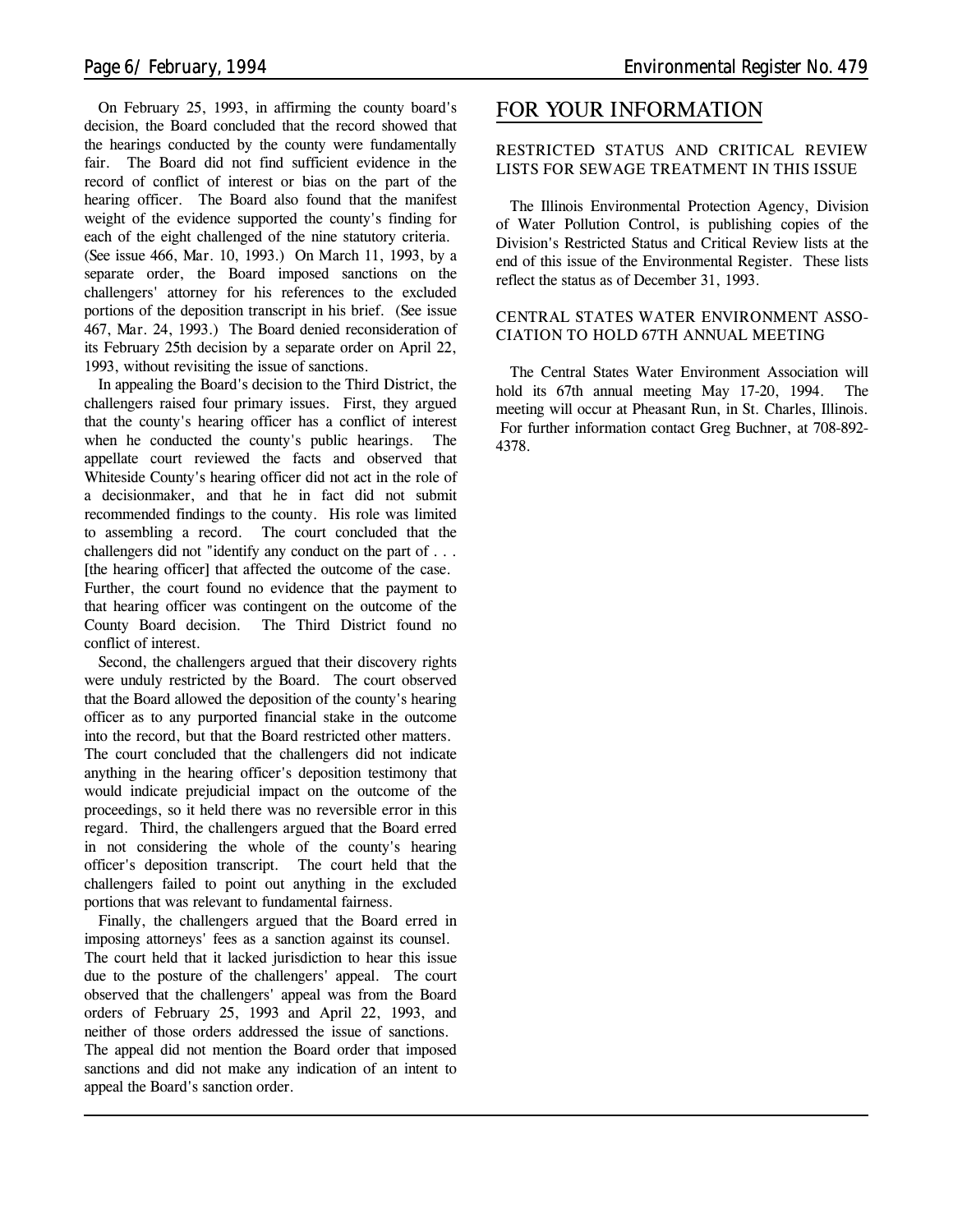## *FINAL ACTIONS - January 6, 1994 BOARD MEETING*

- 94-3 West Aurora School District 129 v. EPA The Board dismissed this petition for review of an underground storage tank reimbursement determination involving a Kane County facility as untimely filed.
- 94-4 Mobil Oil Corporation v. EPA Upon receipt of an Agency recommendation, the Board granted an extension of a previous provisional variance granted in PCB 93-199, thus extending the compliance deadline for the gasoline vapor recovery requirements for an additional 45 days for 45 service stations in Cook, DuPage, Lake, and Kendall Counties.
- 94-5 Marathon Oil Company v. EPA Upon receipt of an Agency recommendation, the Board granted an extension of a previous provisional variance granted in PCB 93-200, thus extending the deadline for compliance with the gasoline vapor recovery requirements for an additional 45 days for seven service stations in Cook, Kane, McHenry, and Will Counties.
- 94-6 State Oil Company v. EPA Upon receipt of an Agency recommendation, the Board granted an extension of a previous provisional variance granted in PCB 93-198, thus extending the deadline for compliance with the gasoline vapor recovery requirements for an additional 45 days for sixteen service stations in Cook, DuPage, Kendall, Lake, and McHenry Counties.
- 94-7 Delta Sonic Carwash Systems, Inc. v. EPA Upon receipt of an Agency recommendation, the Board granted an extension of a previous provisional variance granted in PCB 93-218, thus extending the deadline for compliance with the gasoline vapor recovery requirements for an additional 45 days for a service station located in Cook County.
- 94-8 Mobil Oil Corporation v. EPA Upon receipt of an Agency recommendation, the Board granted an extension of a previous provisional variance granted in PCB 93-212, thus extending the deadline for compliance with the gasoline vapor recovery requirements for an additional 45 days for thirty-eight service stations in Cook, DuPage, Lake and Will Counties.
- 94-9 Marathon Oil Company v. EPA Upon receipt of an Agency recommendation, the Board granted a 30-day provisional variance from the 90-day limitation on accumulation of hazardous wastes at a Crawford County facility.
- 94-10 Scott's Unocal 76, Inc. v. EPA Upon receipt of an Agency recommendation, the Board granted an extension of a previous provisional variance granted in PCB 93-240, thus extending the deadline for compliance with the gasoline vapor recovery requirements for an additional 45 days for a service station located in McHenry County.
- 94-11 Shell Oil Company v. EPA Upon receipt of an Agency recommendation, the Board granted an extension of a previous provisional variance granted in PCB 93-208, thus extending the deadline for compliance with the gasoline vapor recovery requirements for an additional 45 days for 94 service stations in Cook, DuPage, Lake and Will Counties.
- 94-12 Illinois Petroleum Company v. EPA Upon receipt of an Agency recommendation, the Board granted a provisional variance, thus extending the deadline for compliance with the gasoline vapor recovery requirements for an additional 45 days for five service stations in Cook and Lake Counties.
- 94-13 Emro Marketing Company v. EPA Upon receipt of an Agency recommendation, the Board granted an extension of a previous provisional variance granted in PCB 93-201, thus extending the deadline for compliance with the gasoline vapor recovery requirements for an additional 45 days for thirty-three service stations in Cook, Will, DuPage, Kane, and Lake Counties.
- 94-14 Bell Fuels, Incorporated v. EPA Upon receipt of an Agency recommendation, the Board granted an extension of a previous provisional variance granted in PCB 93-210, thus extending the deadline for compliance with the gasoline vapor recovery requirements for a service station located in Kane County.
- 94-15 Major Reflector Products v. EPA Upon receipt of an Agency recommendation, the Board granted a 30-day provisional variance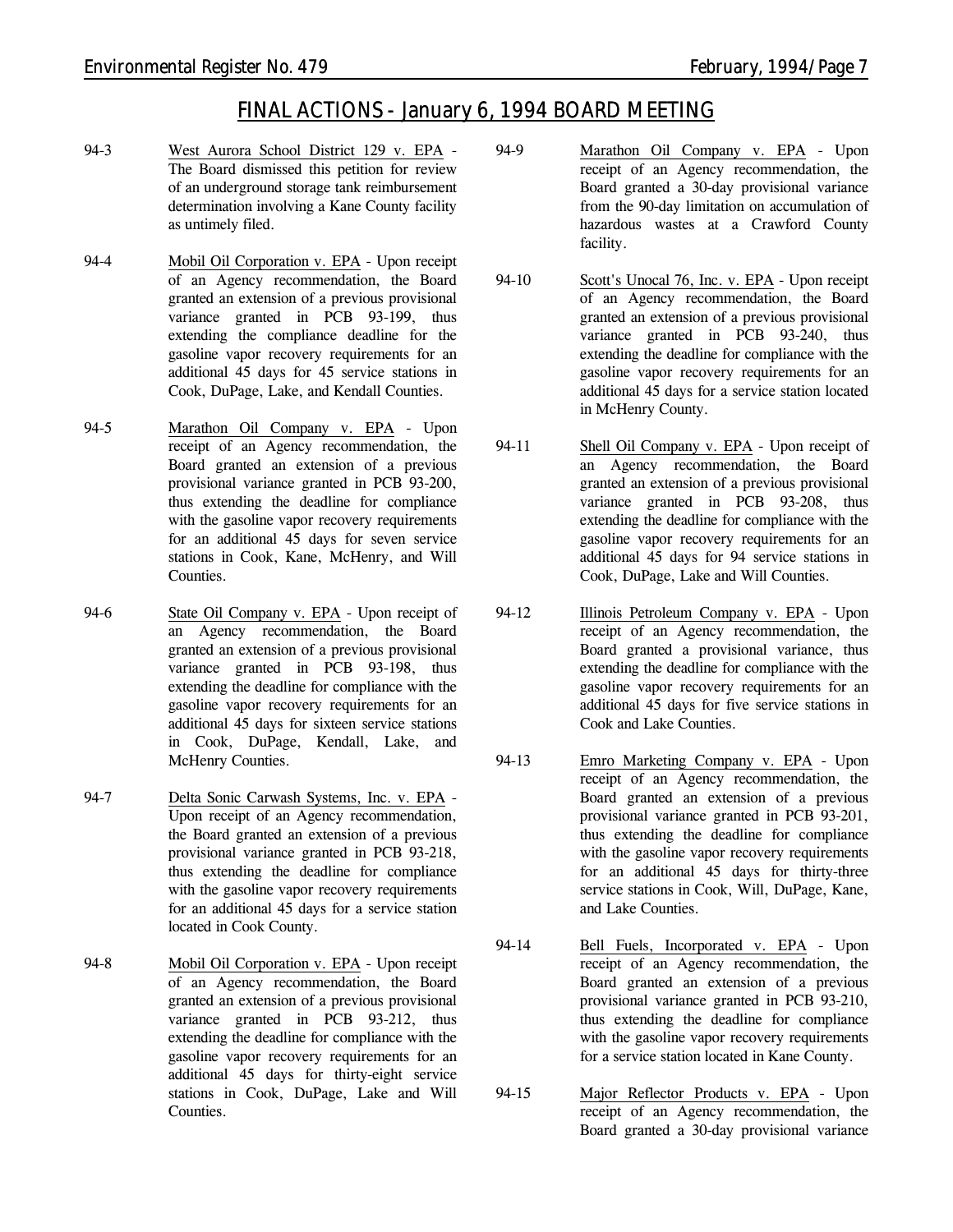from the 90-day limitation on accumulation of hazardous wastes for a Cook County facility.

- AC 93-21 Illinois Environmental Protection Agency v. City of Herrin - The Board granted voluntary dismissal of this administrative citation appeal filed on behalf of a Williamson County facility.
- AC 93-41 Sangamon County v. Stanley Ray Stewart The Board granted the complainant's motion for reconsideration, vacated its default order entered November 4, 1994, accepted the parties stipulated agreement, found that the Sangamon County facility had violated Section  $21(p)(1)$  and  $(p)(3)$  of the Act, and ordered it to pay a civil penalty of \$1,000.00 within 30 days.
- AC 93-57 Illinois Environmental Protection Agency v. Wesley Simpson - The Board entered a default order finding that the Peoria County facility had violated Section  $21(p)(1)$  and  $21(p)(3)$  of the Act and ordered it to pay a civil penalty of \$1,000.00 within 30 days.
- AC 93-59 Williamson County Solid Waste Office v. Marvin Couey - The Board entered a default order finding the Williamson County facility had violated Section 21(p)(3) of the Act and ordered it to pay a civil penalty of \$500.00 within 30 days of the date of this order.
- R93-14 In the Matter of: Reasonably Available Control Technology for Major Sources Emitting Volatile Organic Materials in the Chicago Ozone Nonattainment Area: 25 Tons (Amendments to 35 Ill. Adm. Code 211 and 218) - *See Rulemaking Update.*
- R93-22 In the Matter of: RCRA Subtitle D Amendments - *See Rulemaking Update.*

## *NEW CASES - January 6, 1994 BOARD MEETING*

- 93-255 Lindsay-Klein Chevrolet-Olds, Inc., d/b/a Chuck Lindsay Chevrolet-Olds, Inc. v. Illinois State Fire Marshall - The Board accepted this underground storage tank reimbursement determination appeal involving a Whiteside County facility for hearing.
- 93-256 People of the State of Illinois v. Greif Brothers, Inc. - Upon receipt of a proposed stipulation and settlement agreement and an agreed motion for relief from the hearing requirement in this air enforcement action against a Cook County facility, the Board

ordered publication of the required newspaper notice.

- 93-257 J.M. Sweeney Company v. EPA The Board accepted this air variance petition involving a Cook County facility for hearing.
- 93-258 People of the State of Illinois v. Carl R. Kirchoff, d/b/a Allfoam Industries - Upon receipt of a proposed stipulation and settlement agreement and an agreed motion for relief from the hearing requirement in this air enforcement action against a DuPage County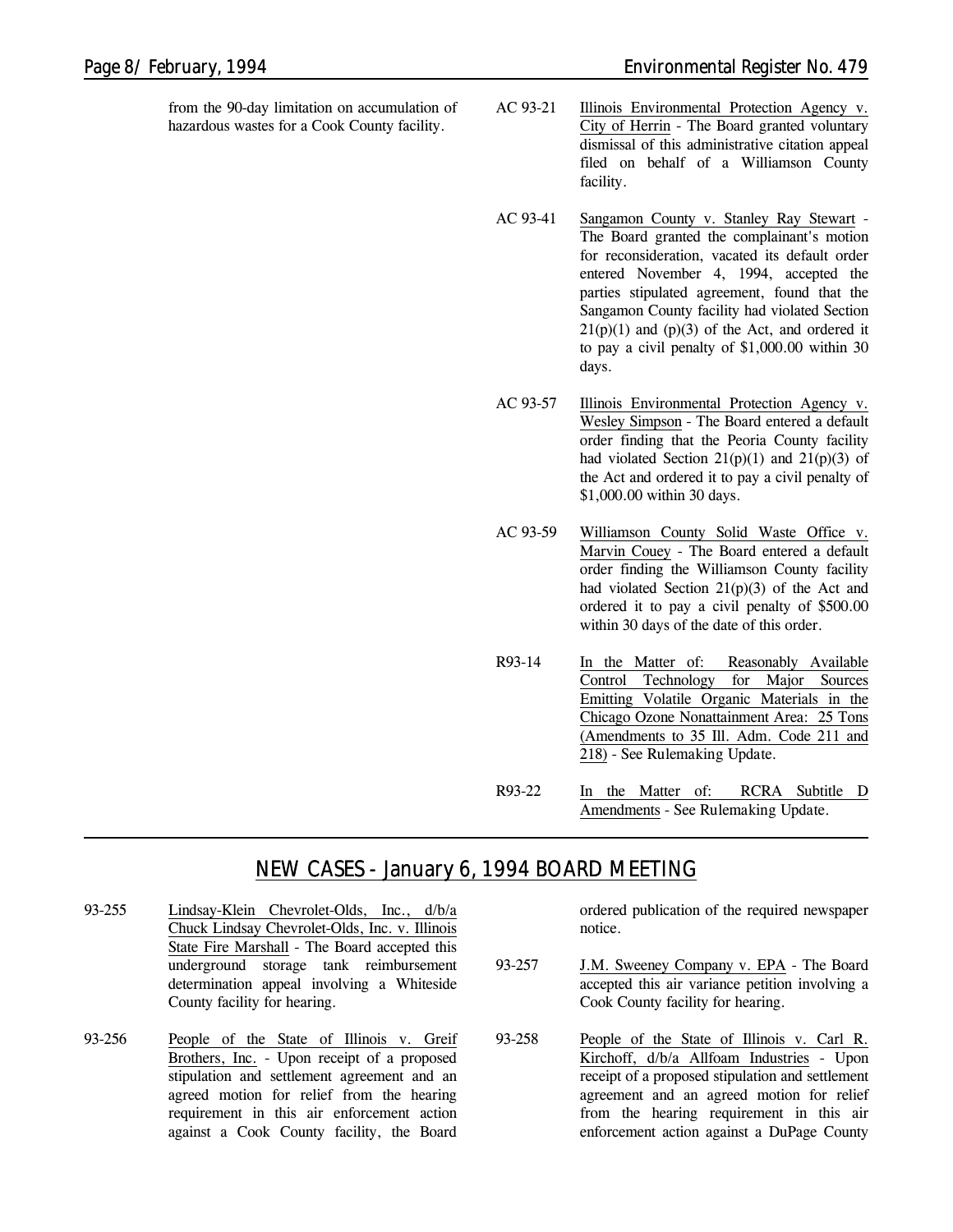facility, the Board ordered publication of the required newspaper notice.

- 93-259 People of the State of Illinois v. World's Finest Chocolate, Inc. - Upon receipt of a proposed stipulation and settlement agreement and an agreed motion for relief from the hearing requirement in this air enforcement action against a Cook County facility, the Board ordered publication of the required newspaper notice.
- 93-260 Glenbard Wastewater Authority v. EPA The Board requested an amended petition in this NPDES water variance proceeding involving a DuPage County facility.
- 93-261 People of the State of Illinois v. Midwest Refinishing, Inc., and Kenneth Ruff - The Board acknowledged receipt of this land enforcement action against a DeKalb County facility for hearing.
- 93-262 People of the State of Illinois v. Koch Fuels, Inc., d/b/a Koch Materials Company - Upon receipt of a proposed stipulation and settlement agreement and an agreed motion for relief from the hearing requirement in this Emergency Planning and Community Right-To-Know Act (EPCRA) enforcement action against a Cook County facility, the Board ordered publication of the required newspaper notice.
- 93-263 People of the State of Illinois v. United Globe Nippon, Inc. - Upon receipt of a proposed stipulation and settlement agreement and an agreed motion for relief from the hearing requirement in this air enforcement action against a Cook County facility, the Board ordered publication of the required newspaper notice.
- 93-264 Nu-Tecsys Corporation v. EPA The Board requested an amended petition in this Underground storage tank reimbursement determination appeal involving a Lake County facility.
- 94-1 People of the State of Illinois v. Robert D.

Fosnock, d/b/a Fos Auto & Truck Parts - The Board accepted this land enforcement action against a Macoupin County facility for hearing.

- 94-2 Anne Shepard, James Verhein, and Jerold Leckman v. Northbrook Sports Club, and Village of Hainesville - The Board held this citizens' noise enforcement action against a Lake County facility for a frivolous and duplicitous determination.
- 94-3 West Aurora DIST. #129 v. EPA *See Final Actions.*
- 94-4 Mobil Oil Corporation v. EPA *See Final Actions.*
- 94-5 Marathon Oil Company v. EPA *See Final Actions.*
- 94-6 State Oil Company v. EPA *See Final Actions.*
- 94-7 Delta Sonic Carwash Systems, Inc. v. EPA *See Final Actions.*
- 94-8 Mobil Oil Corporation v. EPA *See Final Actions.*
- 94-9 Marathon Oil Company v. EPA *See Final Actions.*
- 94-10 Scott's Unocal 76, Inc. v. EPA *See Final Actions.*
- 94-11 Shell Oil Company v. EPA *See Final Actions.*
- 94-12 Illinois Petroleum Company v. EPA *See Final Actions.*
- 94-13 Emro Marketing Company v. EPA *See Final Actions.*
- 94-14 Bell Fuels, Incorporated v. EPA *See Final Actions.*
- 94-15 Major Reflector Products v. EPA *See Final Actions.*

## *FINAL ACTIONS - January 20, 1994 BOARD MEETING*

85-95 Citizens Utilities Company of Illinois v. EPA - On a remand from the Third District Appellate Court, the Board granted this Will County facility a variance from Sections 302.206,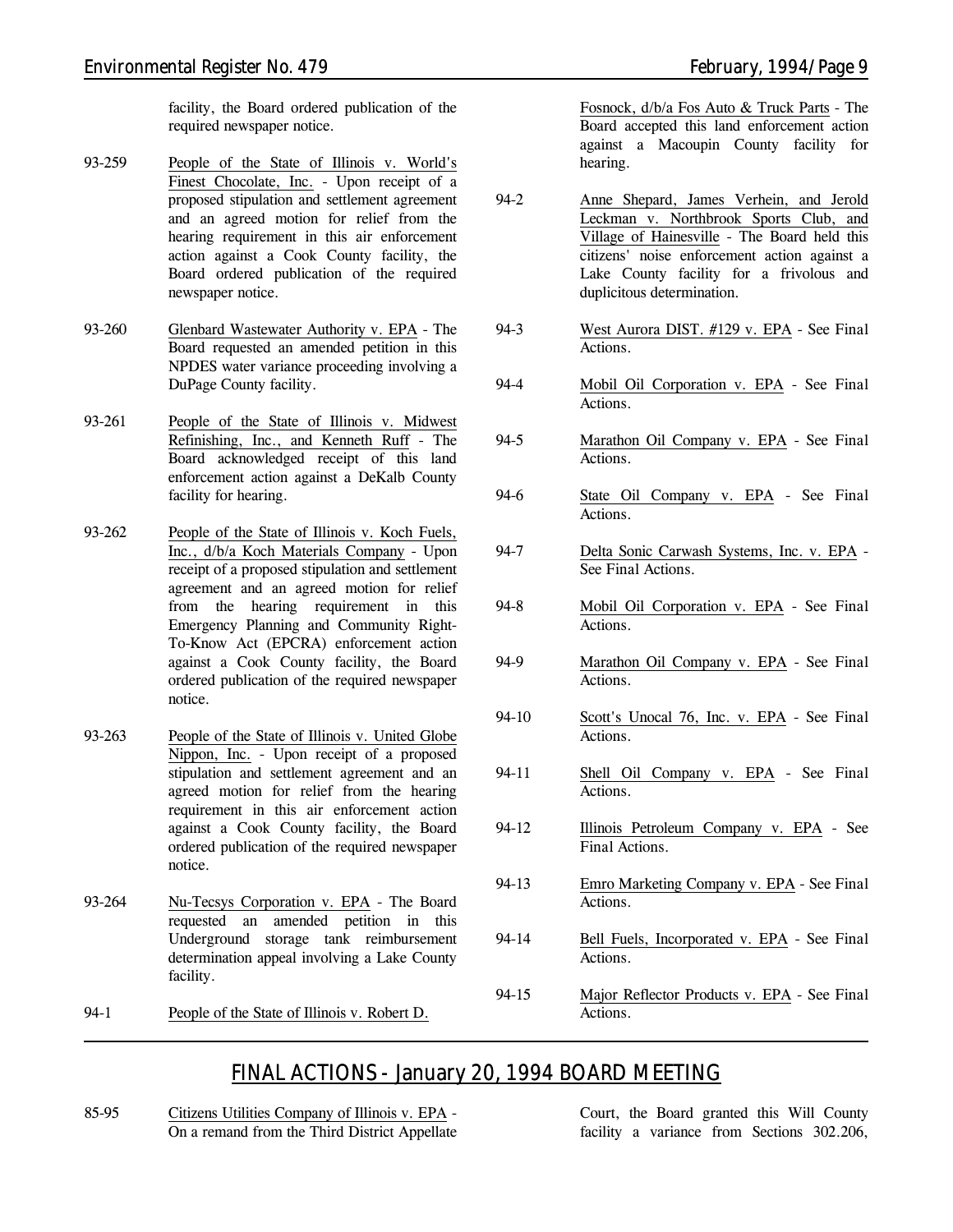304.120(c), 304.301, and 304.105, as they apply to the ammonia nitrogen water quality standard of Section 302.212. Board Member R. C. Flemal abstained.

- 92-84 People of the State of Illinois v. Berkshire Furniture Company, Inc. - The Board accepted a stipulation and settlement agreement in this air enforcement action against a Cook County facility, ordered the facility to pay a civil penalty of \$99,950.00, and ordered it to cease and desist from further violation. Board Member J. Theodore Meyer concurred.
- 92-210 Estate of Larry Junkin, By Patricia Junkin, Executrix v. EPA - The Board granted voluntary dismissal of this underground storage tank reimbursement appeal involving a Champaign County facility.
- 93-72 Atlanta Meadows, Ltd. and, R.O.C.G.P. Corp., General Partner v. EPA - The Board granted this Rock Island facility a three-year water variance with conditions from Sections 304.120(c), Deoxygenating Waste, and 304.141(a), NPDES Effluent Standards.
- 93-85 People of the State of Illinois v. Liquid Air Corporation - The Board accepted a stipulation and settlement agreement in this air enforcement action against a Cook County facility, ordered the facility to pay a civil penalty of \$4000.00, and ordered it to cease and desist from further violation.
- 93-142 HACO, Inc. v. EPA The Board ordered certain permit conditions stricken in this RCRA permit appeal involving Logan County facility. Board Member M. Nardulli abstained.
- 93-164 Village of North Aurora v. EPA The Board granted this Kane County facility a variance with conditions from Sections 602.105(a), the Standards of Issuance, and 602.106(b), Restricted Status, as they relate to combined radium-226 and radium-228 in drinking water, as set forth in Section 611.330(a).
- 93-227 Village of Princeville v. EPA The Board granted this Peoria County facility a public water supplies variance with conditions from Sections 602.105(a), the Standards of Issuance, and 602.106(b), Restricted Status, as they relate to combined radium-226 and radium-228 in drinking water, as set forth in

Sections 611.330(a), and gross alpha particle activity, as set forth in Section 611.330(b).

- 93-258 People of the State of Illinois v. Carl R. Kirchoff, d/b/a Allfoam Industries - The Board accepted a stipulation and settlement agreement in this air enforcement action against a DuPage County facility, ordered the facility to pay a civil penalty of \$9000.00, and ordered it to cease and desist from further violation. Board Member J. Theodore concurred.
- 94-28 Huber Brothers Corporation v. EPA Upon receipt of an Agency recommendation, the Board granted a 30-day provisional variance from the 90-day limitation on accumulation of hazardous wastes at a Peoria County facility.
- 94-29 Texor Petroleum Company v. EPA Upon receipt of an Agency recommendation, the Board granted an extension of a previous provisional variance granted in PCB 93-235, thus extending the deadline for compliance with the gasoline vapor recovery requirements for five service stations in Cook and DuPage Counties.
- 94-30 Smith Oil Company v. EPA Upon receipt of an Agency recommendation, the Board granted a provisional variance that extends the deadline for compliance with the gasoline vapor recovery requirements for an additional 45 days for a service station in Will County.
- 94-31 Graham Oil Company v. EPA Upon receipt of an Agency recommendation, the Board granted an extension of a previous provisional variance granted in PCB 93-253, thus extending the deadline for compliance with the gasoline vapor recovery requirements for four service stations in Cook and Lake Counties.
- 94-32 Kean Oil Company v. EPA Upon receipt of an Agency recommendation, the Board granted an extension of a previous provisional variance granted in PCB 93-236, thus extending the deadline for compliance with the gasoline vapor recovery requirements for a Cook County facility.
- 94-33 Graham Oil Company v. EPA Upon receipt of an Agency recommendation, the Board granted a provisional variance that extends the deadline for compliance with the gasoline vapor recovery requirements for an additional 45 days for a facility in Lake County.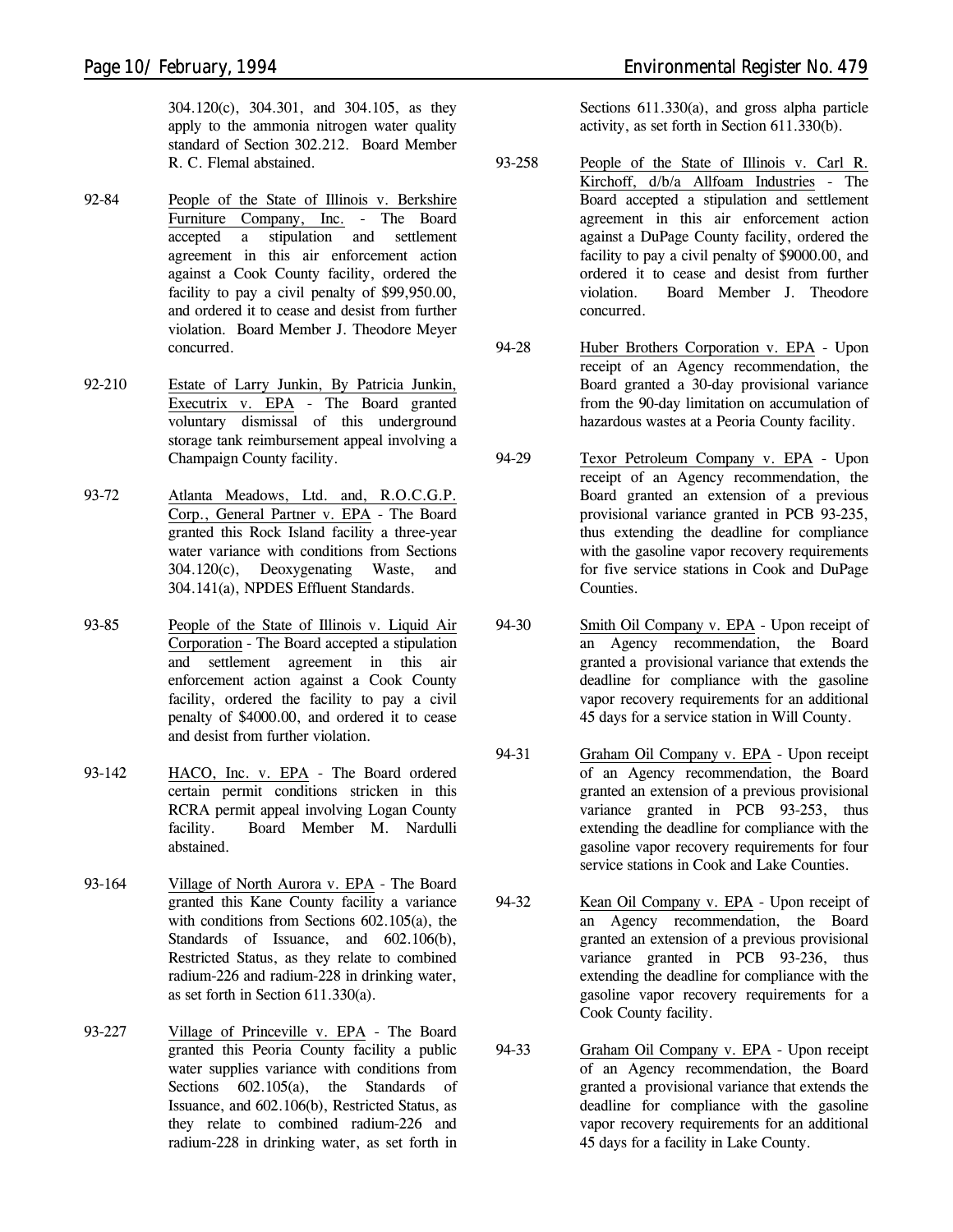- 94-34 Kelley Williamson Company v. EPA Upon receipt of an Agency recommendation, the Board granted a provisional variance that extends the deadline for compliance with the gasoline vapor recovery requirements for an additional 45 days for two service stations in McHenry County.
- 94-35 Kean Brothers, Inc. v. EPA Upon receipt of an Agency recommendation, the Board granted a provisional variance that extends the deadline for compliance with the gasoline vapor recovery requirements for 45 days for five service stations in Cook County.
- 94-36 Mobil Oil Corporation v. EPA Upon receipt of an Agency recommendation, the Board granted a provisional variance that extends the deadline for compliance with the gasoline vapor recovery requirements for 45 days for a Cook County facility.
- 94-37 SuperAmerica Group, Inc. v. EPA Upon receipt of an Agency recommendation, the Board granted an extension of a previous provisional variance granted in PCB 93-223, thus extending the deadline for compliance with the gasoline vapor recovery requirements an additional 45 days for seven service stations in Cook, DuPage, and Lake Counties.
- 94-40 Osmose Wood Preserving v. EPA Upon receipt of an Agency recommendation, the Board granted a 30-day provisional variance from the 90-day limitation on accumulation of hazardous wastes at a Cass County facility.
- AC 93-21 Illinois Environmental Protection Agency v. City of Herrin - The Board vacated the Board's order entered January 6, 1994, granted the respondent's motion to withdraw its petition for review, found that the respondent had violated Section 21(o)(2) and

21(o)(3) of the Act at its Peoria County facility, and ordered it to pay a civil penalty of \$1,000.00 within 30 days of the date of this order.

- AC 93-54 Sangamon County v. D. Ray Smith The Board dismissed this administrative citation for a lack of proof of service on the respondent.
- AC 93-61 Illinois Environmental Protection Agency v. Illinois Waste Systems - The Board entered a default order, finding that the respondent had violated Section  $21(0)(6)$  and  $21(0)(12)$  of the Act at its Iroquois County facility, and ordered it to pay a civil penalty of \$1,000.00 within 30 days.
- AC 93-62 Montgomery County v. Prosper Guyot The Board entered a default order finding that the respondent had violated Section 21(p)(1) of the Act at its Montgomery County facility, and ordered it to pay a civil penalty of \$500.00 within 30 days.
- AC 93-63 Montgomery County v. Prosper Guyot The Board entered a default order finding that the respondent had violated Section 21(p)(1) of the Act at its Montgomery County facility, and ordered it to pay a civil penalty of \$500.00 within 30 days.
- AS 93-9 In the Matter of: Petition of the Rhone-Poulenc Basin Chemical Company, Thorn Creek Basin Sanitary District for an Adjusted Standard From 35 Ill. Adm. Code 302.201 and 304.105 - The Board denied the petitioner's motion to accept the notice of publication and dismissed the petition, since the publication did not occur within the statutorily prescribed 14 days, thus depriving the Board does not have jurisdiction to hear the petition.

## *NEW CASES - January 20, 1994 BOARD MEETING*

94-16 People of the State of Illinois v. Central Illinois Public Service (Newton Unit #1 and #2) - Upon receipt of a proposed stipulation and settlement agreement and an agreed motion for relief from the hearing requirement in this air enforcement action against a Jasper County facility, the Board ordered publication of the required newspaper notice. Board

Member M. McFawn abstained.

94-17 People of the State of Illinois v. Olin Corporation - Upon receipt of a proposed stipulation and settlement agreement and an agreed motion for relief from the hearing requirement in this air enforcement action against a Madison County facility, the Board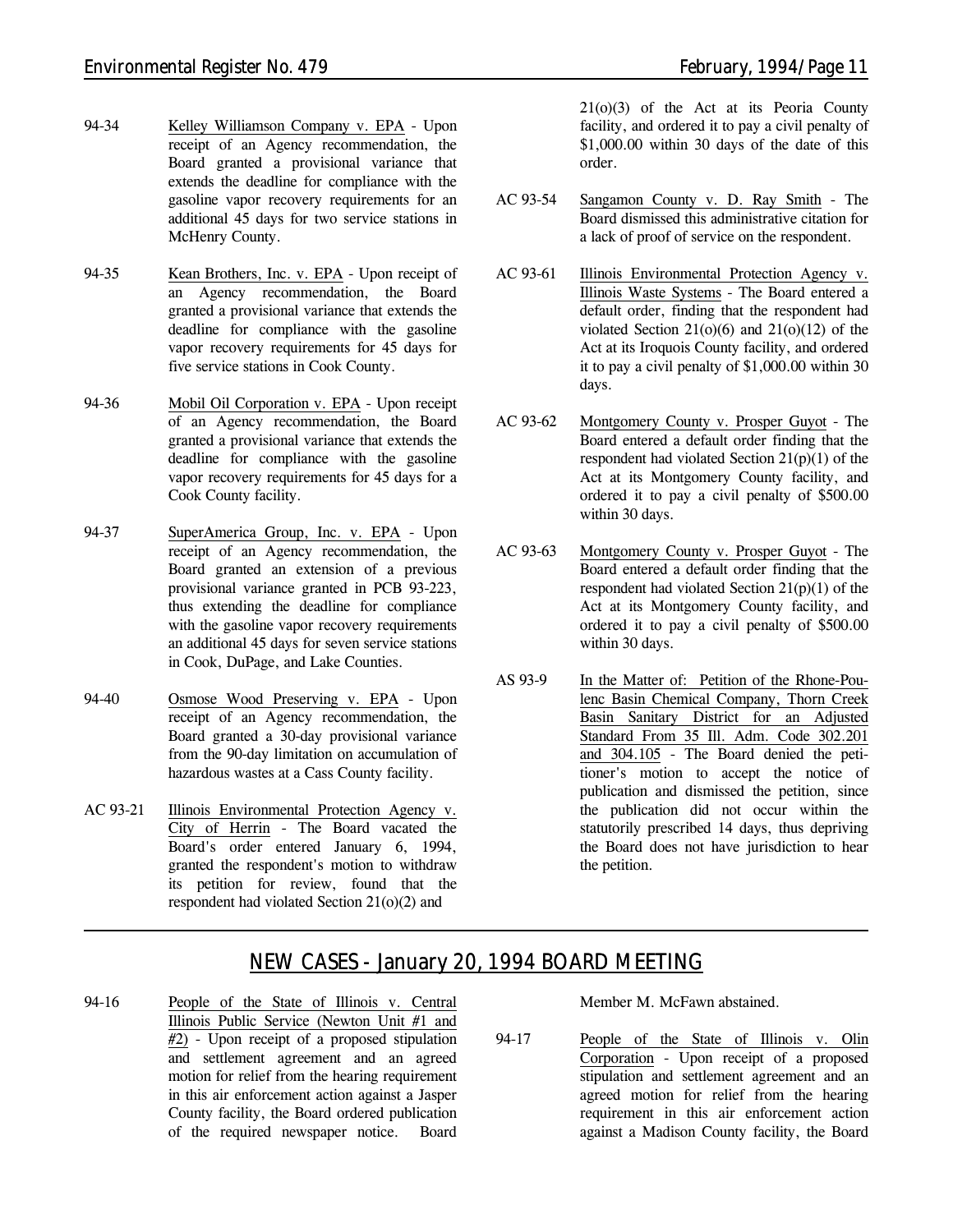- 94-18 City of Wheaton (Old Police Station) v. Office of the Illinois State Fire Marshal - The Board accepted this underground storage tank reimbursement determination appeal involving a DuPage County facility for hearing.
- 94-19 Michael Turlek, Lillian Smejkal, and John Lathrop v. Village of Summit, and West Suburban Recycling and Energy Center, Inc. - The Board accepted this third party landfill siting appeal involving a proposed Cook County facility for hearing, subject to dismissal if the petitioners do not timely file an amended petition. (Consolidated PCB 94-21 and PCB 94-22).
- 94-20 People of the State of Illinois v. Gerald V. Johnson, d/b/a Jerry's - Upon receipt of a proposed stipulation and settlement agreement and an agreed motion for relief from the hearing requirement in this air enforcement action against a Ogle County facility, the Board ordered publication of the required newspaper notice.
- 94-21 Kay Kulaga and Alice Zeman v. Village of Summit, and West Suburban Recycling and Energy Center, Inc. - The Board accepted this third party landfill siting appeal involving a proposed Cook County facility for hearing, subject to dismissal if the petitioners do not timely file an amended petition. (Consolidated PCB 94-19 and PCB 94-22.)
- 94-22 Citizens for a Better Environment, Patricia J. Bartleman, Nanci Katz and Michelle Schmits v. Village of Summit, and West Suburban Recycling and Energy Center, Inc. - The Board accepted this third party landfill siting appeal involving a proposed Cook County facility for hearing, subject to dismissal if the petitioners do not timely file an amended petition. (Consolidated PCB 94-19 and PCB 94-21.
- 94-23 Greater Rockford Airport Authority v. EPA The Board accepted this land permit appeal involving a Winnebago County facility for hearing.
- 94-24 North Shore School District #112 (Braeside Elementary School) v. Office of the Illinois State Fire Marshal - The Board accepted this underground storage tank reimbursement

determination appeal involving a Lake County facility for hearing.

- 94-25 Shell Oil Company v. County of DuPage and EPA - The Board held this water well setback proceeding involving a DuPage County facility.
- 94-26 Marathon Oil Company v. EPA The Board accepted this air permit appeal involving a Crawford County facility for hearing.
- 94-27 Marathon Oil Company v. EPA The Board accepted this air variance involving a Crawford County facility for hearing.
- 94-28 Huber Brothers Corporation v. EPA *See Final Actions.*
- 94-29 Texor Petroleum Company v. EPA *See Final Actions.*
- 94-30 Smith Oil Company v. EPA *See Final Actions.*
- 94-31 Graham Oil Company v. EPA *See Final Actions.*
- 94-32 Kean Oil Company v. EPA *See Final Actions.*
- 94-33 Graham Oil Company v. EPA *See Final Actions.*
- 94-34 Kelley Williamson Company v. EPA *See Final Actions.*
- 94-35 Kean Brothers, Inc. v. EPA *See Final Actions.*
- 94-36 Mobil Oil corporation v. EPA *See Final Actions.*
- 94-37 SuperAmerica Group, Inc. v. EPA *See Final Actions.*
- 94-38 Park District of Highland Park (Central Park Facility) v. Office of the Illinois State Fire Marshal - The Board accepted this underground storage tank reimbursement determination appeal involving a Lake County facility for hearing.
- 94-39 People of the State of Illinois v. Top Disposal Service, Inc. - Upon receipt of a proposed stipulation and settlement agreement and an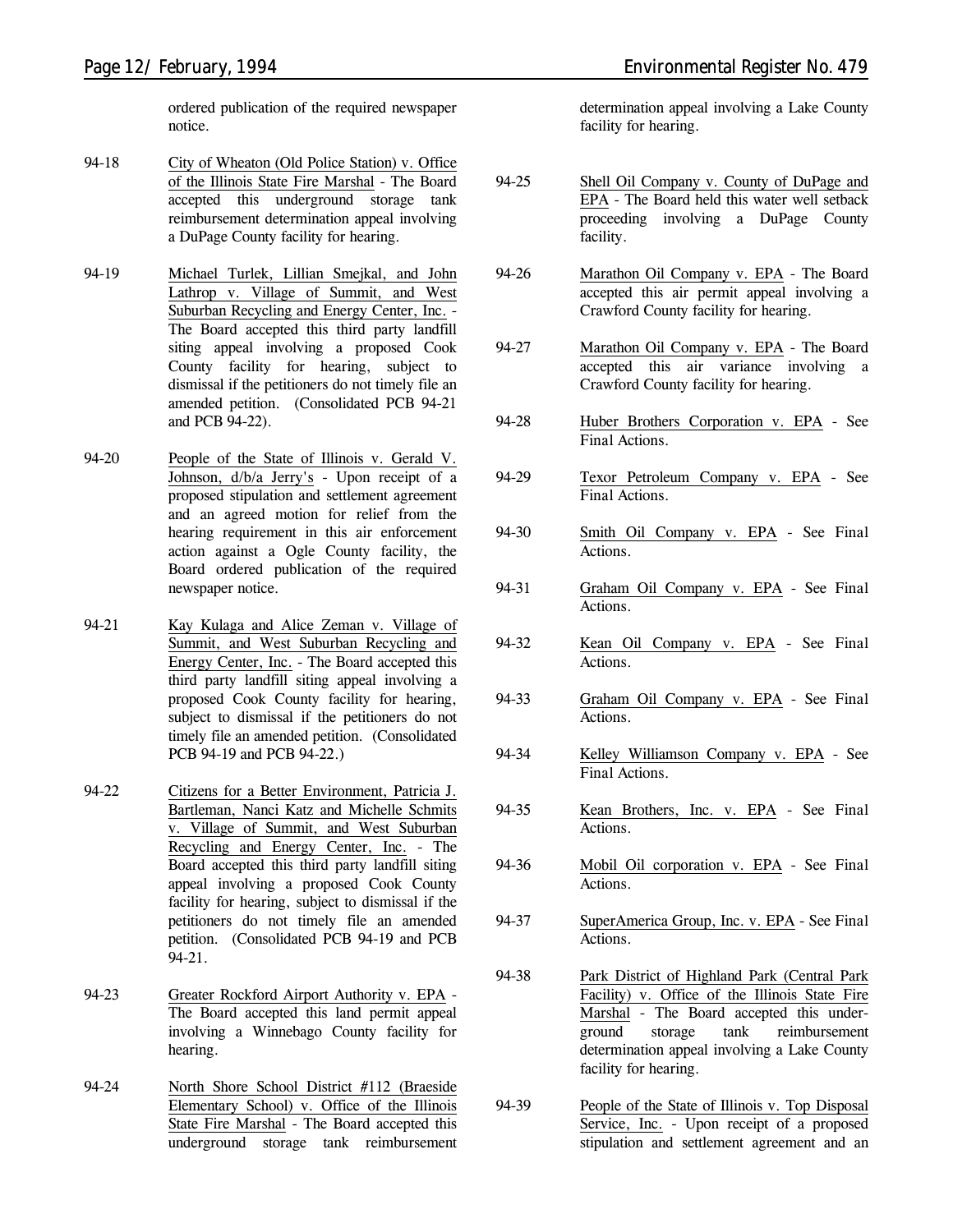agreed motion for relief from the hearing requirement in this air enforcement action against a Cook County facility, the Board ordered publication of the required newspaper notice.

94-41 People of the State of Illinois v. Bob Evans Farms, Inc. - The Board accepted this water enforcement action involving a Henry County facility for hearing.

94-40 Osmose Wood Preserving v. EPA - *See Final Actions.*

## *CALENDAR OF HEARINGS*

All hearings held by the Board are open to the public. All Pollution Control Board Meetings (highlighted) are open to the public but public participation is generally not allowed. Times and locations are subject to cancellation and rescheduling without notice. Confirmation of hearing dates and times is available from the Clerk of the Board at 312-814-6931.

| February 1<br>9:30 a.m.                               | PCB 93-121<br>P-A, Land            | Gunite Corporation v. EPA - State of Illinois Building, Third Floor, Large Conference<br>Room, 200 South Wyman, Rockford.                                                                                                                                                                                                                                            |  |  |
|-------------------------------------------------------|------------------------------------|----------------------------------------------------------------------------------------------------------------------------------------------------------------------------------------------------------------------------------------------------------------------------------------------------------------------------------------------------------------------|--|--|
| February 2<br>9:00 a.m.                               | AC 93-42<br>AC                     | County v. Norman Clark and Brenda Bertrand<br>Sangamon<br>(Springfield)<br>Township/Clark) - Illinois Pollution Control Board, 600 South Second Street,<br>Springfield.                                                                                                                                                                                              |  |  |
| February 8<br>9:00 a.m.                               | PCB 93-215<br>P-A, NPDES,<br>3dP   | Marvin Damron v. EPA and Tomahawk Group, Inc. - Union Federal Savings and<br>Loan Building, Community Room, 104 North Tremont, Kewanee.                                                                                                                                                                                                                              |  |  |
| February 8<br>10:00 a.m.<br>February 10<br>11:00 a.m. | R93-27<br>R, GW<br>R93-27<br>R, GW | Groundwater Protection: Amendments to Groundwater Quality<br>In the Matter of:<br>Standards (35 Ill. Adm. Code 620) - Capitol Building, Room 1228, Springfield.<br>Groundwater Protection: Amendments to Groundwater Quality<br>In the Matter of:<br>Standards (35 Ill. Adm. Code 620) - James R. Thompson Center, Room 9-040, 100<br>West Randolph Street, Chicago. |  |  |
| February 16<br>10:00 a.m.                             | PCB 91-11<br>P-A, RCRA             | Burlington Northern Railroad Company v. EPA - Knox County Courthouse, 200 South<br>Cherry Street, Galesburg.                                                                                                                                                                                                                                                         |  |  |
| February 16<br>10:00 a.m.                             | PCB 93-230<br><b>UST-FRD</b>       | The Village of Hodgkins v. EPA - James R. Thompson Center, Room 11-500, 100<br>West Randolph Street, Chicago.                                                                                                                                                                                                                                                        |  |  |
| February 22<br>10:00 a.m.                             | PCB 93-248<br>$L-E$                | People of the State of Illinois v. John Prior and Industrial Salvage, Inc. - Centralia City<br>Hall, Council Chambers, 222 South Poplar Street, Centralia.                                                                                                                                                                                                           |  |  |
| February 22<br>10:30 a.m.                             | R 93-30<br>R, Air                  | In the Matter of: Contingency Measures for PM10 Emissions: Amendments to 35 Ill.<br>Adm. Code 106 and 212 - James R. Thompson Center, Room 9-040, 100 West<br>Randolph Street, Chicago.                                                                                                                                                                              |  |  |
| February 23<br>9:00 a.m.                              | PCB 93-196<br>$A-V$                | TRW, Inc. v. EPA - Clark County Courthouse, County Board Room, Marshall,<br>Illinois.                                                                                                                                                                                                                                                                                |  |  |
| March 1<br>1:30 p.m.                                  | AS 92-13<br>Air                    | In the Matter of: Petition of Alumax, Inc. for Adjusted Standard from 35 Ill. Adm.<br>Code 218 - Grundy County Courthouse, County Board Room No. 16, 111 East<br>Washington Street, Morris.                                                                                                                                                                          |  |  |
| March 1<br>9:30 a.m.                                  | PCB 94-19<br>$L-S-R$ , 3d $P$      | Michael Turlek, Lillian Smejkal, and John Lathrop v. Village of Summit and West<br>Suburban Recycling and Energy Center, Inc. - American Legion Hall, 6050 South<br>Harlem, Summit. (Consolidated with PCB 94-21 and PCB 94-22.)                                                                                                                                     |  |  |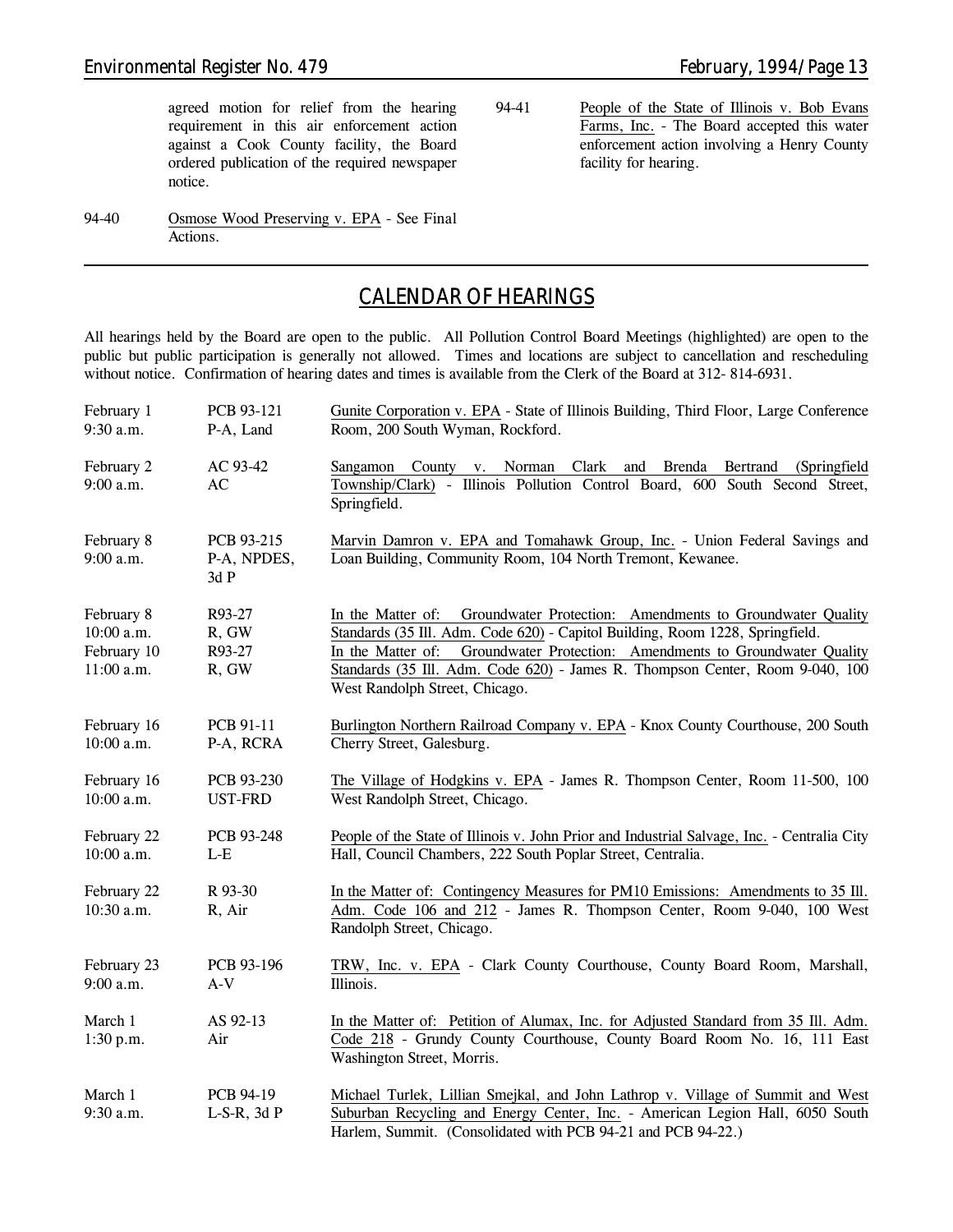| March 2<br>$10:00$ a.m.  | AC 93-30<br>AC               | Sangamon County v. The Illinois National Bank of Springfield, n.k.a. First of America<br>Trust Company, Trust No. 894-6418-002, and Ray Landers - Illinois Pollution Control<br>Board, Suite 402, 600 South Second Street, Springfield. |
|--------------------------|------------------------------|-----------------------------------------------------------------------------------------------------------------------------------------------------------------------------------------------------------------------------------------|
| March 3<br>10:00 a.m.    | PCB 93-255<br><b>UST-FRD</b> | Lindsay-Klein Chevrolet-Olds, Inc. d/b/a Chuck Lindsay Chevrolet-Olds, Inc. v.<br>Office of the State Fire Marshal - Whiteside County Sheriff's Department, Law<br>Enforcement Center, 400 North Cherry Street, Morrison.               |
| March 7<br>9:30 a.m.     | PCB 94-18<br><b>UST-FRD</b>  | City of Wheaton (Old Police Station) v. Office of the State Fire Marshal - City of<br>Wheaton, Basement Conference Room (northeast corner), 303 West Wesley, Wheaton.                                                                   |
| March 10<br>9:00 a.m.    | AC 93-60<br>AC               | Montgomery County v. Envotech Illinois, Inc. (Litchfield-Hillsboro Landfill or<br>Envotech Illinois Landfill) - Montgomery County Courthouse, County Board Room,<br>Third Floor, Hillsboro.                                             |
| March 11<br>9:00 a.m.    | AC 93-45<br>AC               | Montgomery County v. Rita Hefley - Montgomery County Courthouse, County Board<br>Room, Third Floor, Hillsboro.                                                                                                                          |
| March 14<br>10:00 a.m.   | PCB 94-38<br><b>UST-FRD</b>  | Park District of Highland Park (Central Park Facility) v. Office of the State Fire<br>Marshal - Lake County Courthouse, County Board Assembly Room, 10th Floor, 18<br>North County Street, Waukegan.                                    |
| March 22<br>10:00 a.m.   | R 93-30<br>R, Air            | In the Matter of: Contingency Measures for PM10 Emissions: Amendments to 35 Ill.<br>Adm. Code 106 and 212 - James R. Thompson Center, Room 9-040, 100 West<br>Randolph Street, Chicago.                                                 |
| March 23<br>10:00 a.m.   | PCB 93-145<br>$A-E$          | People of the State of Illinois v. Monarch Asphalt Co. - James R. Thompson Center,<br>Room 11-500, 100 West Randolph Street, Chicago.                                                                                                   |
| March 23<br>$9:00$ a.m.  | PCB 93-192<br>A-E, Citizens  | The Decatur Auto Auction, Inc. v. Macon County Farm Bureau, Inc., The Macon<br>County Fair Association, and The Macon County Horsemen's Association - Macon<br>County Building, Boardroom 504, 253 East Wood Street, Decatur.           |
| March 24<br>$10:00$ a.m. | PCB 93-145<br>$A-E$          | People of the State of Illinois v. Monarch Asphalt Co. - James R. Thompson Center,<br>Room 11-500, 100 West Randolph Street, Chicago.                                                                                                   |
| March 25<br>1:00 p.m.    | AS 91-9<br>Water             | In the Matter of: Petition of the City of East Moline and the IEPA for Adjusted<br>Standard from 35 Ill. Adm. Code 304 - American Legion Post No. 227, 829 16th<br>Street, East Moline.                                                 |
| April 5<br>10:30 a.m.    | R 93-30<br>R, Air            | In the Matter of: Contingency Measures for PM10 Emissions: Amendments to 35 Ill.<br>Adm. Code 106 and 212 - James R. Thompson Center, Room 2-025, 100 West<br>Randolph Street, Chicago.                                                 |
| April 7<br>9:00 a.m.     | PCB 93-250<br>$A-E$          | People of the State of Illinois v. Clark Oil & Refining Corporation (Wood River<br>Refinery) - Alton City Hall, Council Chambers, 101 East Third Street, Alton.                                                                         |
| April 8<br>9:00 a.m.     | PCB 93-250<br>$A-E$          | People of the State of Illinois v. Clark Oil & Refining Corporation (Wood River<br>Refinery) - Alton City Hall, Council Chambers, 101 East Third Street, Alton.                                                                         |

## **Calendar Codes**

| 3dP     | Third Party Action            | A-CAdministrative Citation           |
|---------|-------------------------------|--------------------------------------|
| $A - E$ | Air Enforcement               | A-SAdjusted Standard                 |
| $A-V$   | Air Variance                  | CSOCombined Sewer Overflow Exception |
| GW      | Groundwater                   | L-ELand Enforcement                  |
| $L-S-R$ | <b>Landfill Siting Review</b> | L-VLand Variance                     |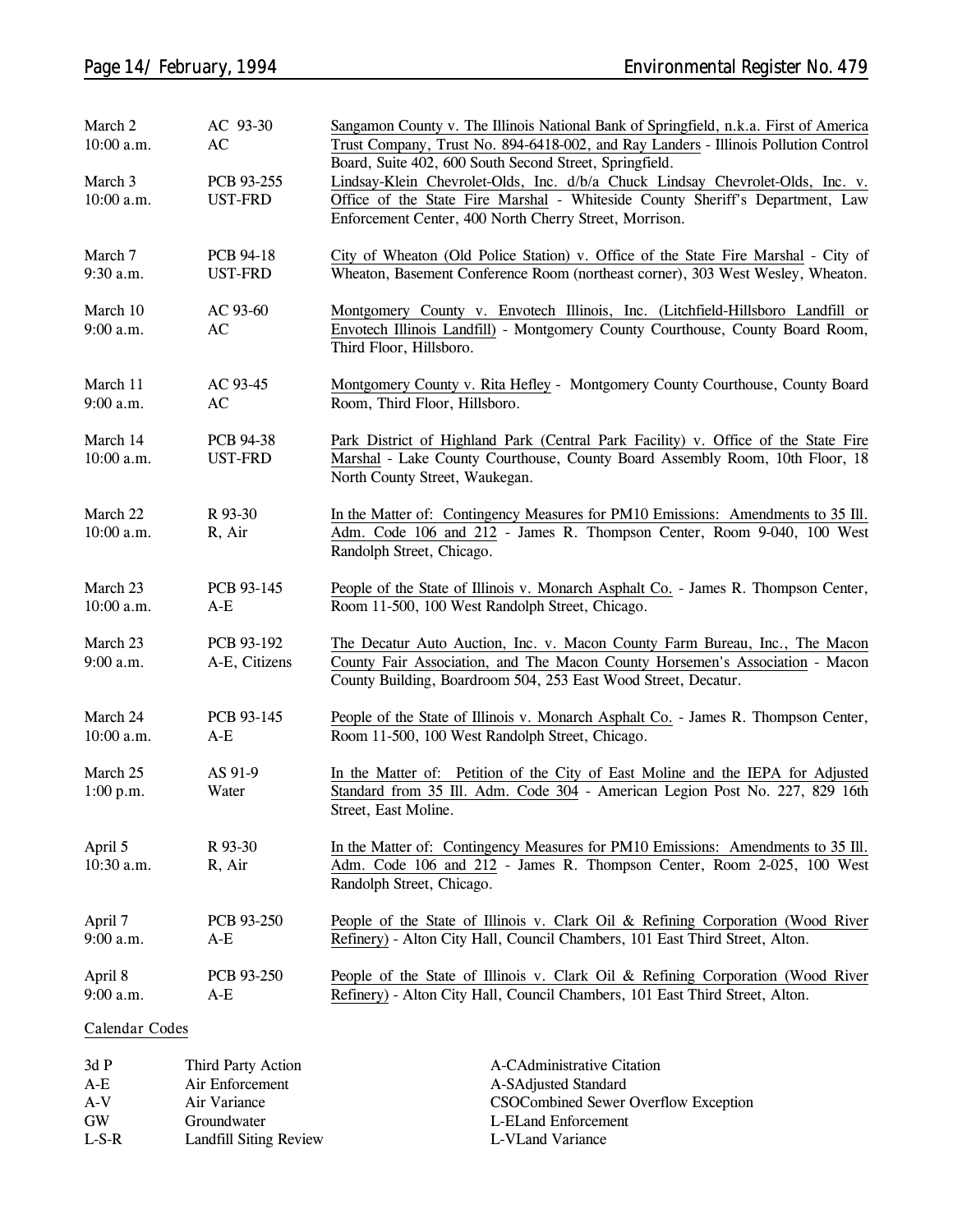# *Environmental Register No. 479 February, 1994/Page 15*

| $N-E$             | Noise Enforcement                                            | N-VNoise Variance                                                   |
|-------------------|--------------------------------------------------------------|---------------------------------------------------------------------|
| $P-A$             | Permit Appeal                                                | <b>PWS-EPublic Water Supply Enforcement</b>                         |
| <b>PWS-V</b>      | Public Water Supply Variance                                 | <b>RRegulatory Proceeding</b>                                       |
| SO <sub>2</sub>   | S02 Alternative Standards (35 ILL. ADM.<br>CODE $302.211(f)$ | <b>SWH-ESpecial Waste Hauling Enforcement</b>                       |
| SWH-V             | Special Waste Hauling Variance                               | <b>TThermal Demonstration Rule</b>                                  |
| T-C               | <b>Tax Certifications</b>                                    | <b>T-STrade Secrets</b>                                             |
| UST-E             | <b>Underground Storage Tank Enforcement</b>                  | UST-FRDUnderground Storage Tank Fund Reimbursement<br>Determination |
| W-E<br><b>WWS</b> | Water Enforcement<br>Water-Well Setback Exception            | W-VWater Variance                                                   |
|                   |                                                              |                                                                     |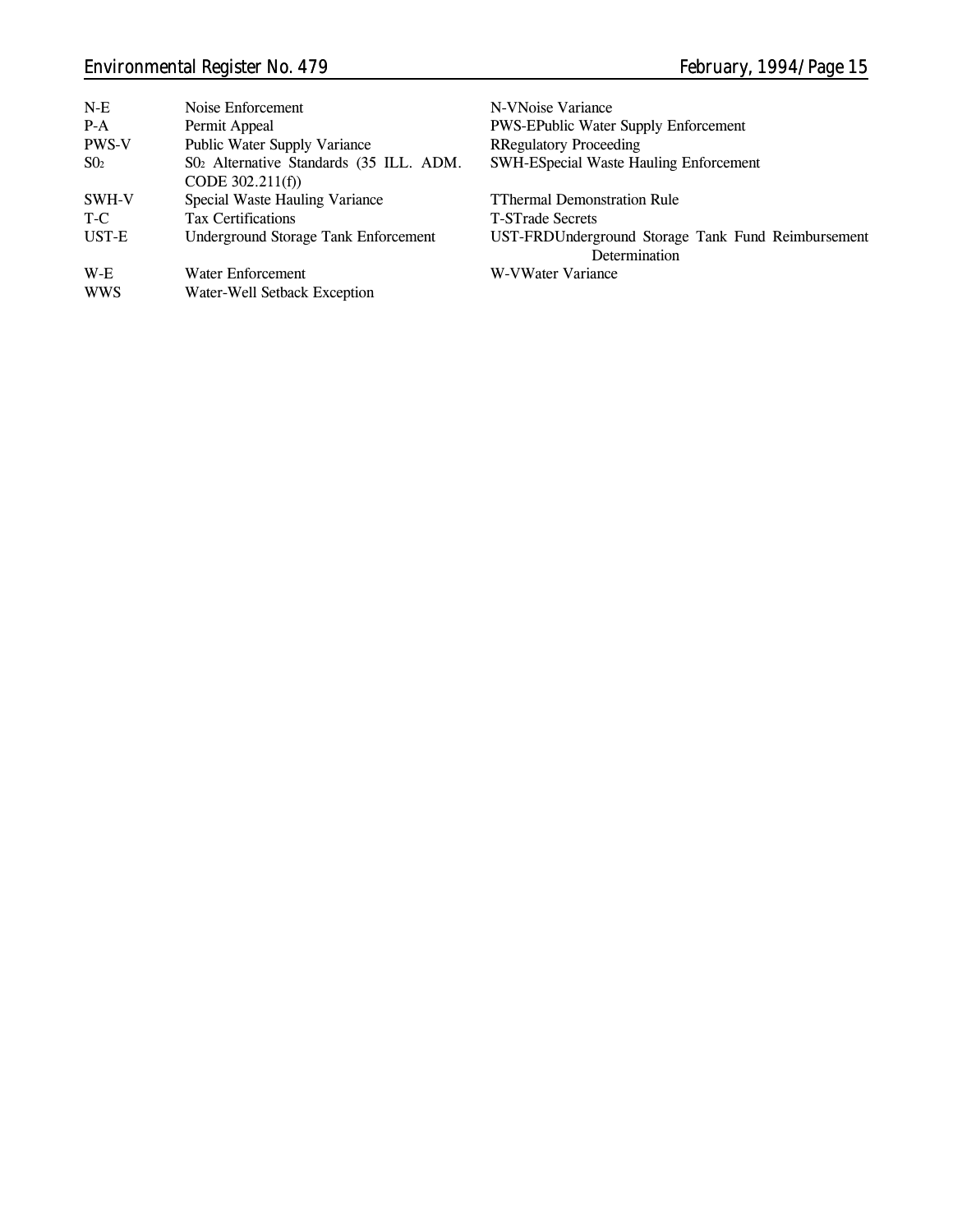REMAINING

#### ILLINOIS ENVIRONMENTAL PROTECTION AGENCY DIVISION OF WATER POLLUTION CONTROL RESTRICTED STATUS LIST

In order to comply with 35 Illinois Administrative Code Section 306.401 Illinois Pollution Control Board Regulations, the Illinois EPA has prepared the following list of facilities which are on Re Restricted Status is defined as the Agency determination that a sewer or lift station has reached hydraulic capacity or that a sewage treatment plant has reached design capacity, such that additional sewer connection permits may no longer be issued without causing a violation of the Act or Regulations. Please note that the list is continually being revised to reflect the current situation. Therefore, if you have any questions on the capability of a treatment facility or transport system, please contact this Agency for a final determination. This listing reflects the status as of December 31, 1993.

Facility names followed by an asterisk (\*) indicates that construction is underway to ultimately alleviate problems which resulted in imposition of Restricted Status. Facilities followed by a double asterisk (\*\*) are additions to the list.

| FACILITY NAME                                                                                                | RESPONSIBLE AUTHORITY   | <b>COUNTY</b>            | CAPACITY     |          |
|--------------------------------------------------------------------------------------------------------------|-------------------------|--------------------------|--------------|----------|
| Bourbonnais (Belle Aire Subd.)                                                                               | U                       | Consumers Illinois Water |              | Kankakee |
| Camelot Utilities - Wastewater<br>Collection System                                                          |                         | Camelot Utilities        | Will         | 0        |
| Camp Point (a portion mh 60-68)                                                                              |                         | Village of Camp Point    | Adams        | $\Omega$ |
| Candlewick Lake STP                                                                                          | Consumer Ill. Water Co. | <b>Boone</b>             | $\Omega$     |          |
| Canton - S.S. Surcharging City of Canton<br>New Salem, 4th Ave.,<br>Sycamore, Sycamore Terr.,<br>Main Street |                         | Fulton                   | $\Omega$     |          |
| Chapin (North and South Main Village of Chapin<br>Terminal L.S.)                                             |                         | Morgan                   | $\Omega$     |          |
| Clearview S.D.                                                                                               | Clearview S.D.          | McLean                   | 0            |          |
| DeKalb-NW 8" Submain                                                                                         | City of DeKalb          | DeKalb                   | $\Omega$     |          |
| East Alton STP                                                                                               | City of East Alton      | Madison                  | $\Omega$     |          |
| Elmwood                                                                                                      | City of Elmwood         | Peoria                   | $\Omega$     |          |
| Farmington                                                                                                   | City of Farmington      | Fulton                   | 0            |          |
| Highview Estates                                                                                             | Highview Water Co.      | Tazewell                 | 0            |          |
| Lake Zurich (NW) STP                                                                                         | Village Of Lake Zurich  | Lake                     | 0            |          |
| Lake Zurich (SE) STP                                                                                         | Village of Lake Zurich  | Lake                     | $\Omega$     |          |
| Maple Lawn Homes STP                                                                                         | Maple Lawn Homes        | Woodford                 | <sup>0</sup> |          |
| Oak Highlands S.D.*                                                                                          | Oak Highlands S.D.      | Will                     |              |          |
| Riverton (Sewer System-Partial)                                                                              |                         | Village of Riverton      | Sangamon     | $\Omega$ |
| Stockton STP                                                                                                 | Village of Stockton     | JoDaviess                | 0            |          |
| Taylorville Shawnee Ave. Pump<br>Station                                                                     | City of Taylorville     | Christian                | $\Omega$     |          |
| Utilities Unlimited                                                                                          | Utilities Unlimited     | Will                     | 0            |          |
| Virden (Sewer System-Partial)                                                                                | Virden S.D.             | Macoupin                 | <sup>n</sup> |          |
| Washington (Devonshire Estates)                                                                              |                         | City of Washington       | Tazewell     | $\Omega$ |
| Washington (Rolling Meadows)                                                                                 | City of Washington      | Tazewell                 | 0            |          |
| Watseka STP                                                                                                  | City of Watseka         | Iroquois                 | $\Omega$     |          |

Deletions from previous Quarterly Report : Cambridge STP, Lake Villa

#### ILLINOIS ENVIRONMENTAL PROTECTION AGENCY DIVISION OF WATER POLLUTION CONTROL CRITICAL REVIEW LIST

In order to comply with 35 Illinois Administrative Code Section 306.401, Illinois Pollution Control Board Regula tions, the Illinois Environmental Protection Agency has prepared the following list of facilities which are on Critical Review. Critical Review as defined as the Agency determination that a sewer or lift station is approaching hydraulic capacity or that a sewage treatment plant is approaching design capacity such that additional sewer connection permit applications will require close scrutiny to determine whether issuance would result in a violation of the Act or Regulations. Please note that these lists are continually being revised to reflect the current situation. Therefore, if you have any questions on the capability of a treatment facility or transport system, please contact the Agency for a final determination. This listing reflects the status as of December 31, 1993.

Facility names followed by a double asterisk are additions to the list.

| FACILITY<br>NAME         | RESPONSIBLE<br>AUTHORITY | COUNTY    | REMAINING<br>CAPACITY | PE ADDED<br>SINCE<br>LAST LIST |
|--------------------------|--------------------------|-----------|-----------------------|--------------------------------|
| Antioch                  | Village of Antioch       | Lake      |                       |                                |
| Beecher STP              | Village of Beecher       | $Wi11***$ |                       |                                |
| Benton-Southeast STP     | City of Benton           | Franklin  | 60                    |                                |
| Bethalto (L.S. #1)       | Village of Bethalto      | Madison   | 87                    |                                |
| Bolingbrook STP 2        | Village of Bolingbrook   | Will      |                       | 249                            |
| Braidwood STP            | City of Braidwood        | Will      |                       |                                |
| Carrier Mills            | Village of Carrier Mills | Saline    | 836                   |                                |
| Carrollton               | City of Carrollton       | Greene    | 140                   |                                |
| Chester                  | City of Chester          |           | 121                   |                                |
| Crest Hill - West<br>STP | City of Crest Hill       | Will      | 175                   | 89                             |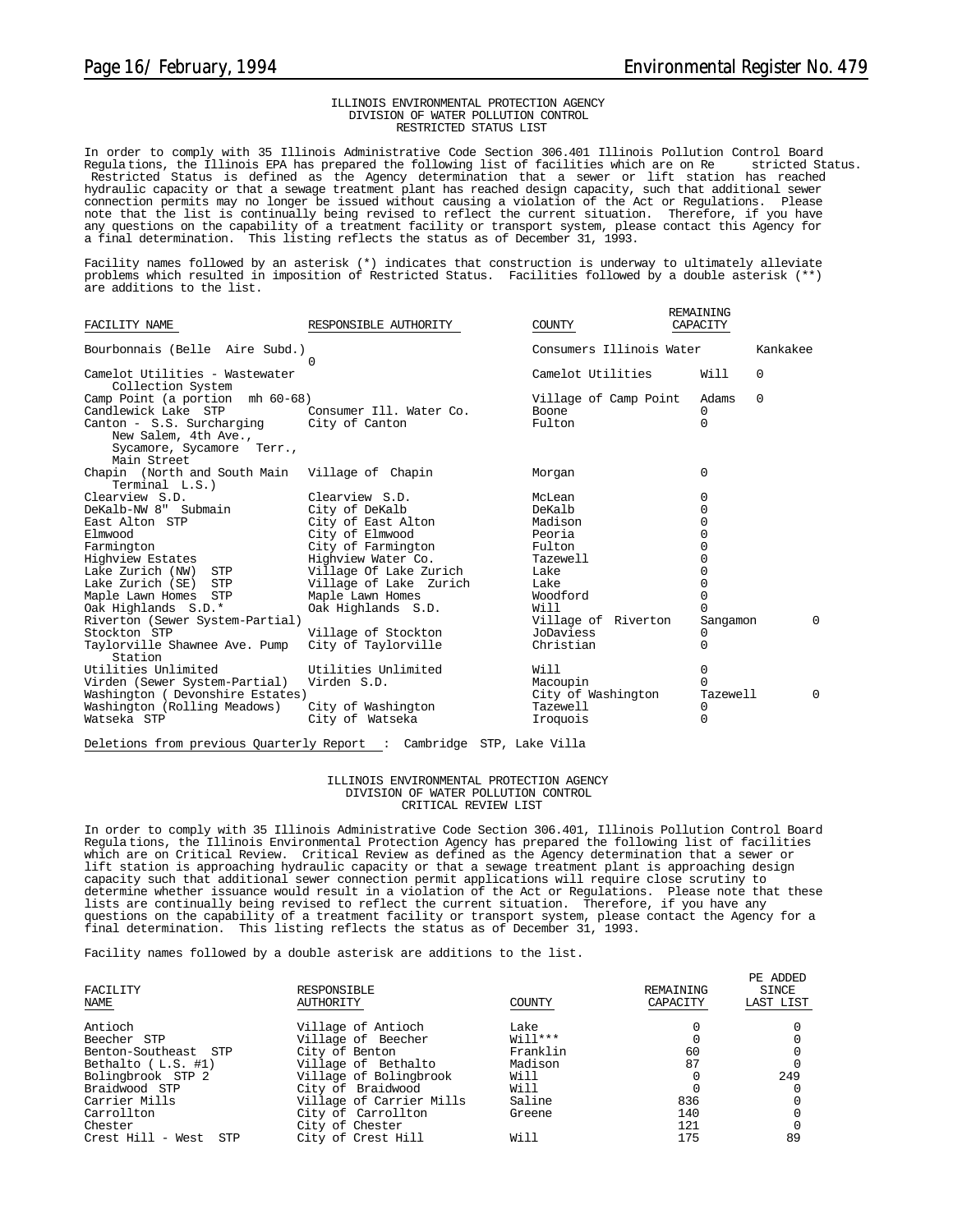| Derby Meadows Utility Co. Will<br>Derby Meadows Utility Co.<br>STP<br>0<br>Downers Grove Sanitary Dist. Downers Grove S.D.<br>DuPage<br>8,864<br>Earlville<br>297<br>City of Earlville<br>LaSalle<br><sup>0</sup><br>1,701<br>20<br>Village of E. Dundee<br>East Dundee STP<br>Kane<br>Elkville<br>Village of Elkville<br>Jackson |       |
|-----------------------------------------------------------------------------------------------------------------------------------------------------------------------------------------------------------------------------------------------------------------------------------------------------------------------------------|-------|
|                                                                                                                                                                                                                                                                                                                                   |       |
|                                                                                                                                                                                                                                                                                                                                   |       |
|                                                                                                                                                                                                                                                                                                                                   |       |
|                                                                                                                                                                                                                                                                                                                                   |       |
|                                                                                                                                                                                                                                                                                                                                   |       |
| City of Elmhurst<br>Elmhurst<br>DuPage                                                                                                                                                                                                                                                                                            |       |
| 60<br>Village of Findlay<br>Shelby<br>Findlay                                                                                                                                                                                                                                                                                     |       |
| 118<br>Hebron<br>Village of Hebron<br>McHenry                                                                                                                                                                                                                                                                                     |       |
| $***$<br>Herrin<br>Williamson<br>City of Herrin                                                                                                                                                                                                                                                                                   |       |
| Village of Herscher<br>Herscher<br>Kankakee<br>8                                                                                                                                                                                                                                                                                  |       |
| 2.2.<br>City of Hoopeston'<br>Vermilion<br>Hoopeston                                                                                                                                                                                                                                                                              |       |
| 40<br>Kildeer-Bishop-Ridge STP<br>Village of Kildeer<br>Lake                                                                                                                                                                                                                                                                      |       |
| CLPWD-DeerfieldRd. Interceptor<br>County of Lake Public Works<br>Lake                                                                                                                                                                                                                                                             | $***$ |
|                                                                                                                                                                                                                                                                                                                                   |       |
| Department                                                                                                                                                                                                                                                                                                                        |       |
| Lake in the Hills S.D.<br>Village of Lake in the Hills<br>1,062<br>McHenry                                                                                                                                                                                                                                                        |       |
| Milan<br>1,127<br>Village of Milan<br>Rock Island                                                                                                                                                                                                                                                                                 |       |
| City of Moline<br>Moline (North Slope)<br>Rock Island<br>1,151                                                                                                                                                                                                                                                                    |       |
| O'Fallon<br>City of O'Fallon<br>968<br>St. Clair                                                                                                                                                                                                                                                                                  |       |
| Village of Orangeville<br>63<br>Orangeville<br>Stephenson                                                                                                                                                                                                                                                                         |       |
| Pearl City<br>Village of Pearl City<br>Stephenson                                                                                                                                                                                                                                                                                 |       |
| Village of Peotone<br>Will<br>Peotone                                                                                                                                                                                                                                                                                             |       |
| 88<br>City of Rock Island<br>5,012<br>Rock Island (Main)<br>Rock Island                                                                                                                                                                                                                                                           |       |
| DeKalb<br>Sycamore (Southwest)<br>City of Sycamore                                                                                                                                                                                                                                                                                |       |
| 35<br>Thompsonville STP<br>Village of Thompsonville<br>Franklin<br>0                                                                                                                                                                                                                                                              |       |

Deletetions from previous quarterly report \_: DPCDEC - Knollwood

\*\*\*Contact IEPA - Permit Section